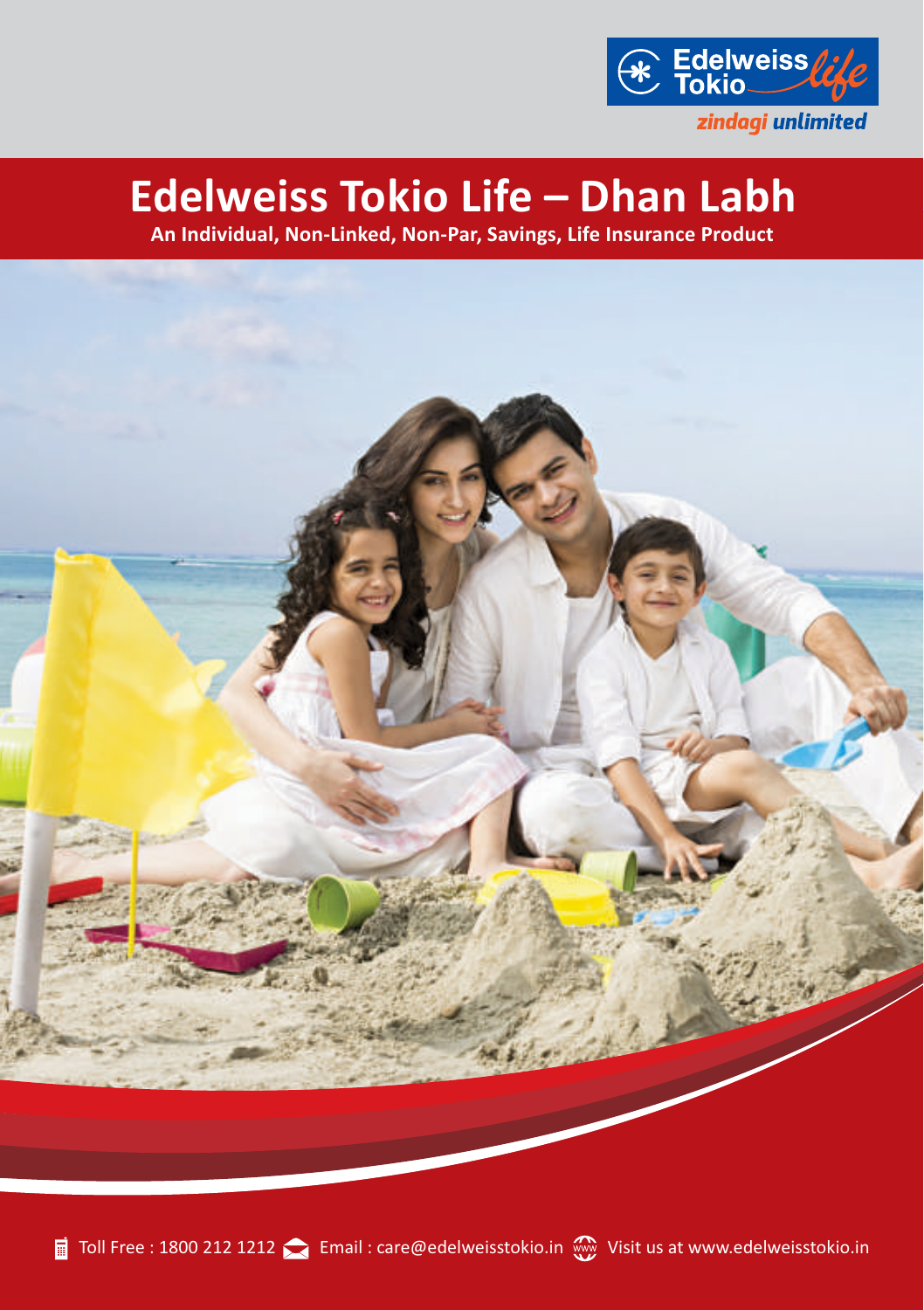# **Edelweiss Tokio Life -**

# **Dhan Labh**

**An Individual, Non-Linked, Non-Par, Savings, Life Insurance Product**





Choice of various Policy Term (15 / 20 / 25 / 30 years) and Premium Paying Term (7 / 10 /12 years) are available to suit your need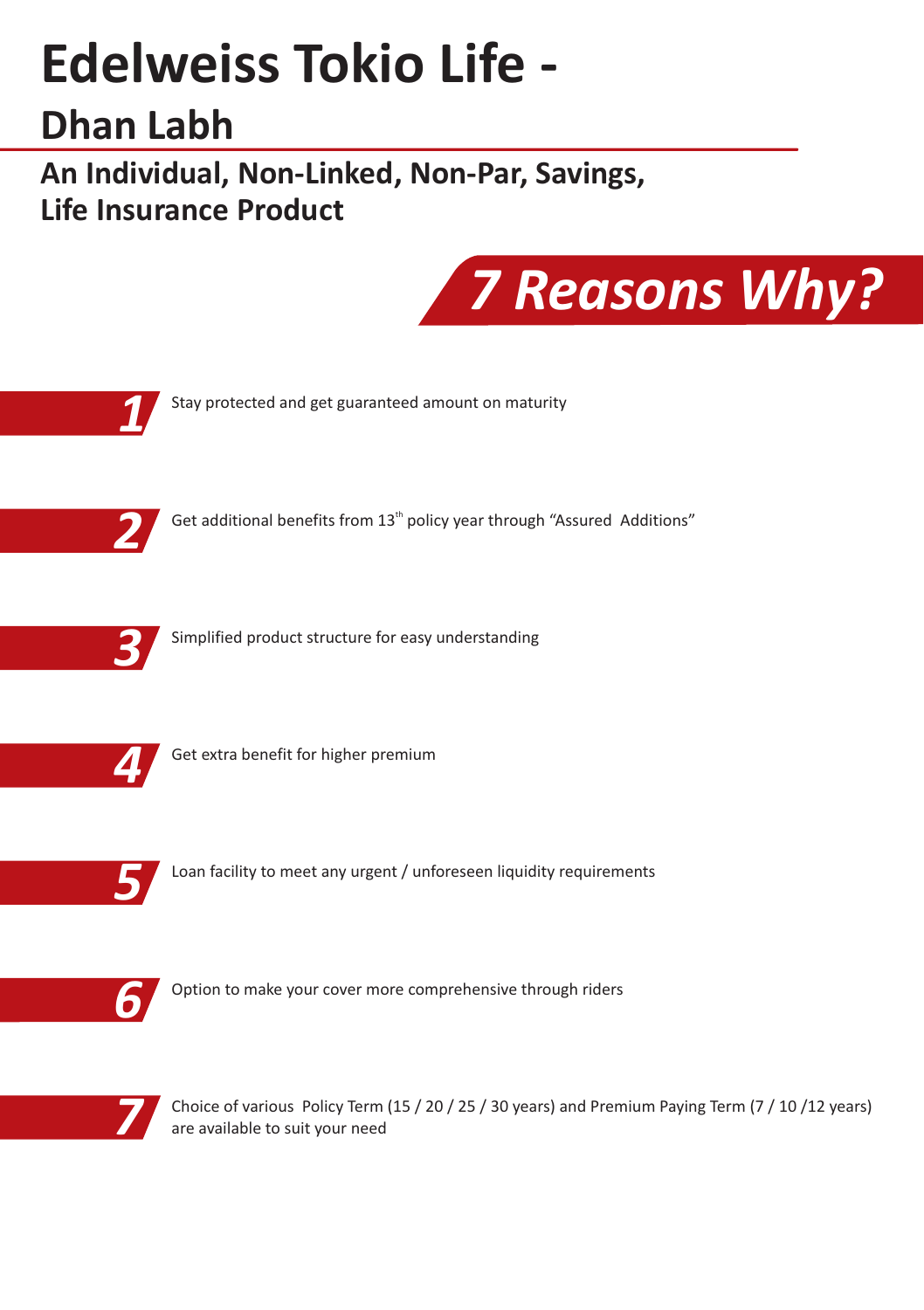#### **Why Edelweiss Tokio Life Insurance?**

At Edelweiss Tokio Life Insurance, we realize that your needs are more important than anything else. That's why it is our constant aim to understand your needs first before offering any advice or even an insurance solution. Your needs, based on your priorities are first understood, then evaluated against your future goals so that we are able to ensure that we can offer you the best solution suited to your needs.

#### **Why wealth accumulation OR Why a savings plan?**

In today's fast paced world, lifestyles have improved but so have costs of living. It takes a lot more to maintain your lifestyle and as a result, it is tougher to save or invest money for the future. We understand that it is important for you to plan for your future. To ensure that you are able to finance your long term dreams as well as manage those key events in life such as your child's marriage.

#### **Why Edelweiss Tokio Life – Dhan Labh?**

Edelweiss Tokio Life – Dhan Labh is an Individual, Non-Linked, Non-Par, Savings, Life Insurance Product which helps you to accumulate wealth to meet your long term goals or to celebrate those special moments in life in grand style. What makes our offering special is that we understand that you need to build your wealth by inculcating a habit of saving regularly and plan well for the future. The plan offers you a fully guaranteed maturity benefit and death benefit. What's more! It also has a limited pay option which allows you to pay premium for a limited period and enjoy the benefits over an extended period of time.

#### **What can you do?**

We sincerely recommend that you spend your valuable time with our financial advisors so that they can understand your needs and help you prioritize them. Edelweiss Tokio Life's professional financial advisors will then assist you in deciding on the best financial solution, suitable to your needs.

**You can avail tax benefits under Section 80C and Section 10 (10D) of Income Tax Act, 1961. Premium paid for Critical Illness Rider, if opted, may qualify for a deduction under Section 80D of the Income Tax Act, 1961. Tax benefits are subject to change in the tax laws.**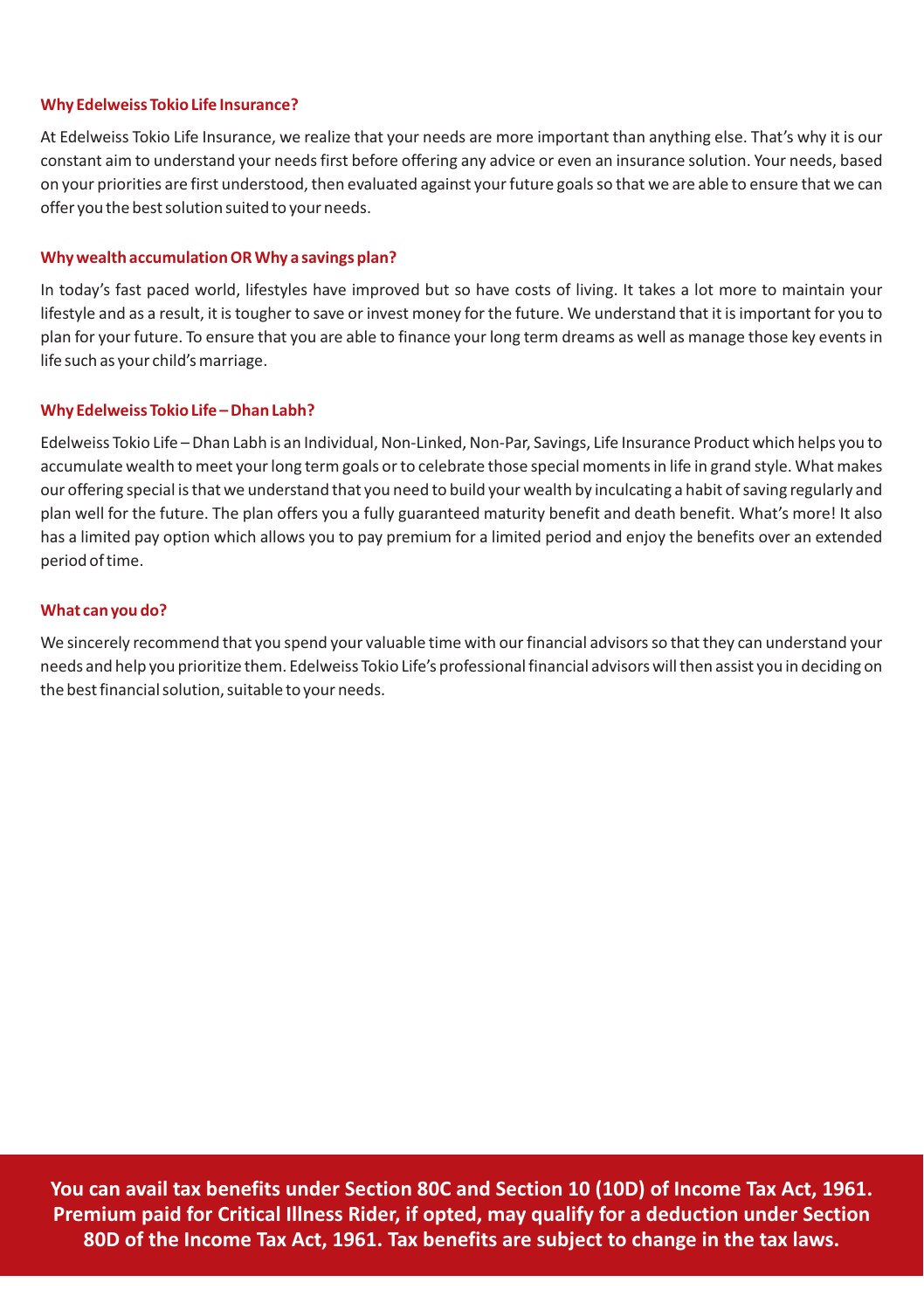# **PLAN SUMMARY**

This is an Individual, Non-Linked, Non-Par, Savings, Life Insurance Product.

| Minimum Entry Age                                  | 91 Days                                                                     |                              |                                                        |  |  |  |
|----------------------------------------------------|-----------------------------------------------------------------------------|------------------------------|--------------------------------------------------------|--|--|--|
| Maximum Entry Age (Last birthday)                  |                                                                             | 45 Years (age last birthday) |                                                        |  |  |  |
| Minimum Maturity Age (Last birthday)               | 18 Years                                                                    |                              |                                                        |  |  |  |
| Maximum Maturity Age (Last birthday)               | 75 Years                                                                    |                              |                                                        |  |  |  |
| Policy Term (PT)                                   | 15, 20, 25 and 30 Years                                                     |                              |                                                        |  |  |  |
| Premium Paying Term (PPT)                          | 7, 10 and 12 years                                                          |                              |                                                        |  |  |  |
| Premium Payment Frequency                          | Annual, Semi-annual, Quarterly, Monthly                                     |                              |                                                        |  |  |  |
| Minimum Premium <sup>#</sup> (Installment premium) | Mode                                                                        | 7 Pay                        | 10 / 12 Pay                                            |  |  |  |
|                                                    | Annual                                                                      | 7,500                        | 5,000                                                  |  |  |  |
|                                                    | Semi Annual                                                                 | 4.000                        | 3,000                                                  |  |  |  |
|                                                    | Quarterly                                                                   | 2,000                        | 1,500                                                  |  |  |  |
|                                                    | Monthly                                                                     | 1,000                        | 1,000                                                  |  |  |  |
| Sum Assured on Death                               | Higher of:                                                                  |                              |                                                        |  |  |  |
|                                                    | 10 times of Annualized Premium* OR                                          |                              |                                                        |  |  |  |
|                                                    | Sum Assured on Maturity OR<br>٠                                             |                              |                                                        |  |  |  |
|                                                    | ٠                                                                           |                              | 105% of Total Premiums Paid@ upto the date of death OR |  |  |  |
|                                                    | Any absolute amount <sup>^</sup> assured to be paid on death<br>٠           |                              |                                                        |  |  |  |
| Sum Assured on Death                               | Minimum: Rs 55,000                                                          |                              |                                                        |  |  |  |
| (Minimum/Maximum)                                  | Maximum: No Limit                                                           |                              |                                                        |  |  |  |
| Sum Assured on Maturity                            | Annualized Premium x Premium Paying Term + Large Premium<br>Benefit, if any |                              |                                                        |  |  |  |

# *Applicable taxes, if any will be separately levied on the premium.*

- ^ *Any absolute amount assured to be paid on death will be equal to* 
	- *\$ • 10 times of Annual Premium for 7 Pay*
	- *• 11 times of Annual premium for 10 Pay \$*
	- *• 13 times of Annual premium for 12 Pay \$*

#### **Death benefit for entry age below 5 years**

For entry age below 5 years, risk cover will start after 23 policy months. In case of death during the first 23 policy months, the company will pay 105% of Total Premiums Paid@ upto the date of death.

- *\* Annualized Premium shall be the premium amount payable in a year chosen by the policyholder, excluding the taxes, rider premiums, underwriting extra premiums and loadings for modal premiums, if any.*
- *@ Total Premiums Paid means total of all the premiums received, excluding any extra premium, any rider premium and taxes.*
- *\$ Annual premium is the premium payable in a year, including modal loadings but excluding the underwriting extra premiums, rider premiums and taxes, if any.*

#### Premium loading factor:

The premium loading factors for various modes are given below:

|             | <b>Modal Loading</b> | Modal premium as a %<br>of Annualized Premium | <b>Sample Premium</b><br>(Annualized Premium = 100,000) |
|-------------|----------------------|-----------------------------------------------|---------------------------------------------------------|
| Monthly     | 5.6%                 | 8.8%                                          | 8,800 monthly                                           |
| Quarterly   | 4.0%                 | 26.0%                                         | 26,000 quarterly                                        |
| Semi-annual | 2.4%                 | 51.2%                                         | 51,200 semi-annually                                    |
| Annual      | $0.0\%$              | 100%                                          | 100,000 annually                                        |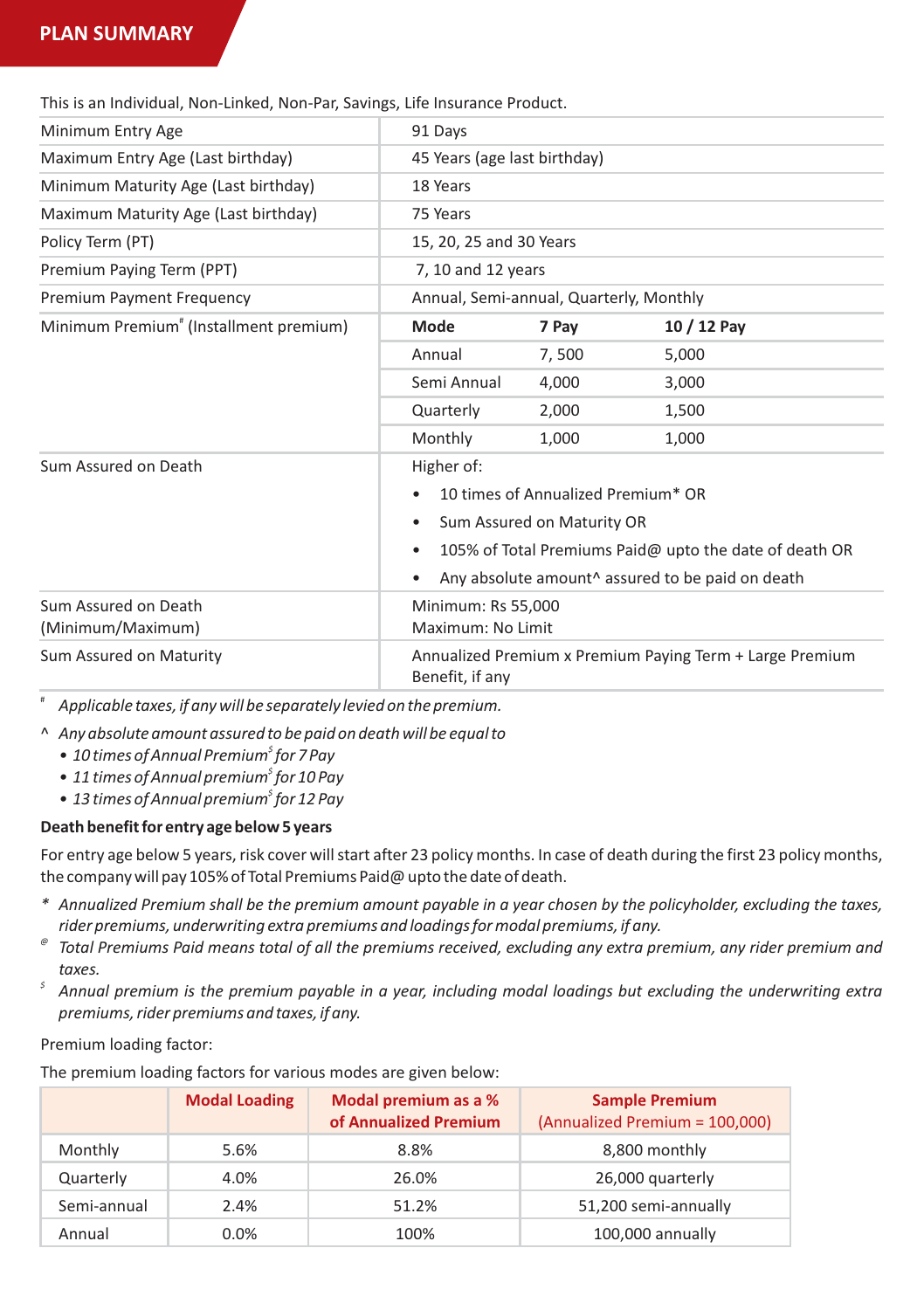#### **Extra benefit available:**

1. There are four premium bands under the plan as per table given below:

| <b>Premium Band</b> | <b>Annualized Premium</b> |
|---------------------|---------------------------|
| Band 1              | $5,000 - 7,499$           |
| Band 2              | $7,500 - 9,999$           |
| Band 3              | $10,000 - 19,999$         |
| Band 4              | 20,000 & above            |

An additional benefit of Rs 500 is added to the Sum Assured on Maturity for every Rs 500 premium in excess minimum annualized premium in each of Band 1 and Band 2 respectively. Similarly, an additional benefit of Rs 1,000 is added to the Sum Assured on Maturity for every Rs 1,000 premium in excess minimum annualized premium in each of Band 3 and Band 4 respectively.

2. Assured, Addition rate for female lives:

| Up to Age 3   | Same as Male Rate of age 0       |
|---------------|----------------------------------|
| Age 4 & above | Same rate as 3 year younger Male |

# **BENEFIT SUMMARY**

#### **Assured Addition**

The product also offers 'Assured Additions'. The amount of Assured Additions depends on Annualized Premium, Policy Term, Premium Paying Term, Entry Age and the Gender of the Life Assured. The Assured Additions accrue every year, starting from the  $13^{\rm th}$  policy year till death or maturity. The Assured Additions will accrue at the beginning of the policy year. The accrued Assured Additions are payable on death or maturity.

The Assured Additions are calculated as follows:

Assured Additions for each year = Annualized Premium x Assured Addition rate.

Please refer to **Annexure A**for Assured Additions rates.

| When are benefits payable?  | What are the benefits?                                                                                                                                                                                                                                                                                                                      |
|-----------------------------|---------------------------------------------------------------------------------------------------------------------------------------------------------------------------------------------------------------------------------------------------------------------------------------------------------------------------------------------|
| a) On Death of Life Assured | For policyholder with entry age 5 years and above:<br>Sum Assured on Death plus accrued Assured Additions                                                                                                                                                                                                                                   |
|                             | For policyholder with entry age below 5 years                                                                                                                                                                                                                                                                                               |
|                             | For minor lives, where the entry age is below 5 years, the risk cover will start one<br>month prior to the second policy anniversary.                                                                                                                                                                                                       |
|                             | In case of death anytime during the 1 year and 11 months from the date of<br>commencement of the policy where entry age was below 5 years, the company will<br>pay 105% of Total Premiums Paid upto the date of death. Once the risk cover starts<br>the death benefit would be as per the benefit offered for Entry Age 5 years and above. |
|                             | The amount payable as Death Benefit shall be reduced by the following:                                                                                                                                                                                                                                                                      |
|                             | the outstanding loan amount, accumulated interest and due premiums with<br>$\bullet$<br>interest, if any;                                                                                                                                                                                                                                   |
|                             | the unpaid premiums in the Policy Year when death occurs, if the Life Assured has<br>$\bullet$<br>chosen Premium Frequency other than Annual                                                                                                                                                                                                |
| b) On Maturity              | Sum Assured on Maturity plus Accrued Assured Additions                                                                                                                                                                                                                                                                                      |
|                             | Where Sum Assured on Maturity is equal to: Annualized Premium x Premium Paying<br>Term + Large Premium Benefit, if any                                                                                                                                                                                                                      |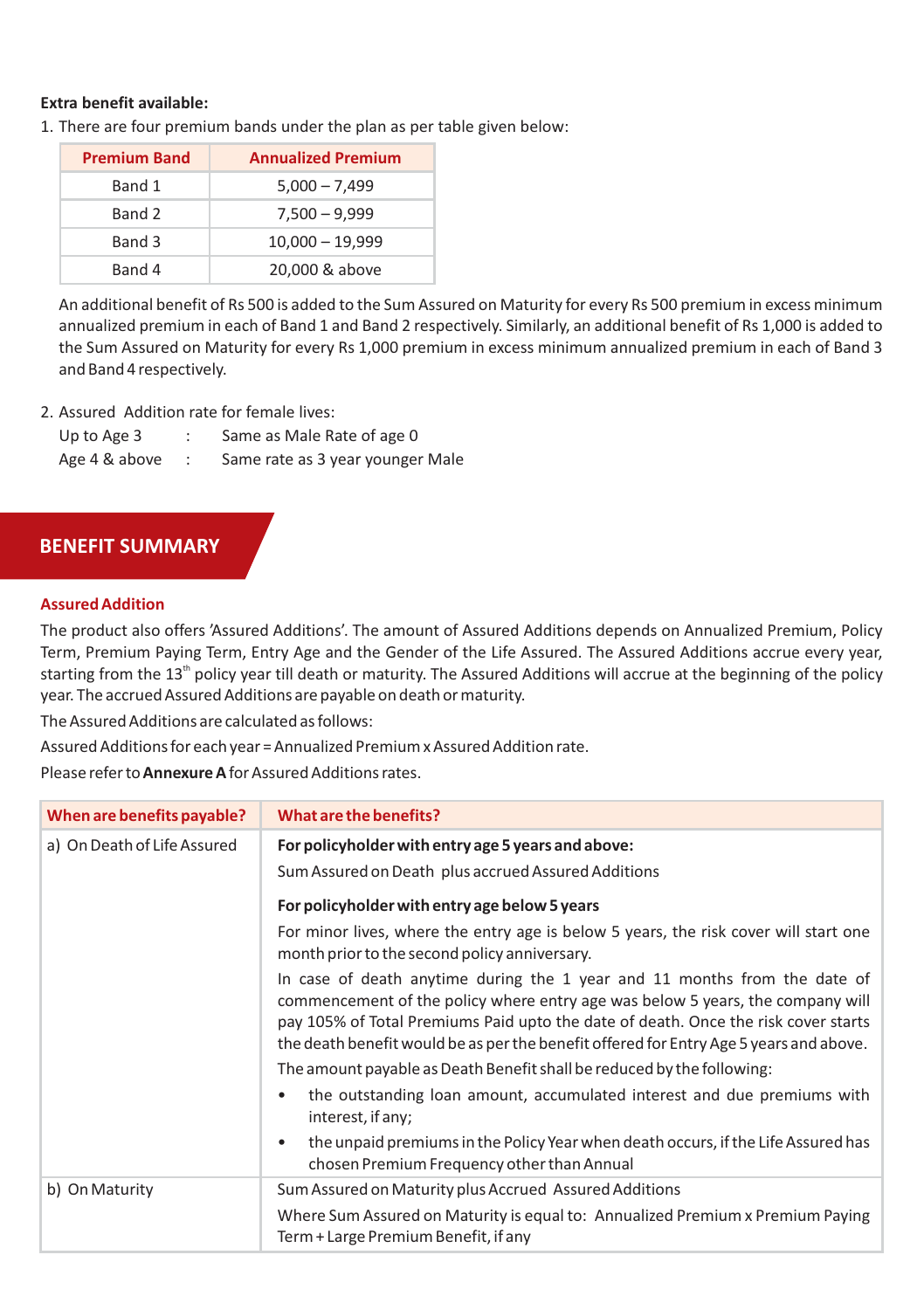#### **Premium Discontinuance**

On premium discontinuance before two years' full premiums are received, the policy will be lapsed and no surrender value or paid-up value will be payable.

After two policy year's full premium is received, the policy will acquire paid-up value.

#### **Paid-up Benefits**

If all premiums for at least first two policy years have not been paid in full, then paid-up value is nil. If all the premiums have been paid for at least first two policy years then the policy will continue as a 'Reduced Paid-up' policy and all the benefits shall be reduced proportionately.

All the benefits will be multiplied by a paid-up factor. Where paid-up Factor is calculated as: Paid-up Factor = (Number of premiums paid/ Number of premiums payable)

Paid-up Sum assured on Death = Sum Assured on Death \* Paid-up factor

Paid-up Sum assured on Maturity = Sum Assured on Maturity \* Paid-up factor

#### **Death Benefit**

The death benefit at any time during the policy term is as follows:

#### **Higher of**

- Paid-up Sum Assured on Death OR
- 105% of Total Premiums Paid upto the date of death PLUS

Accrued Assured Additions on Paid-up

#### **Maturity Benefit**

The maturity benefit is equal to

Paid –up Factor x [Sum assured on Maturity + Total Assured Additions]

Assured Additions on Paid-up = Annualized Premiums x Paid-up factor x Assured Addition Rate

Assured Additions are not attached when the policy turns to reduced paid up status. However the future Assured Additions will accrue proportionately.

#### **Surrender Benefit**

The Policy acquires surrender value if all the premiums have been paid in full for at least first two policy years.

On surrender the surrender value, if any, will be immediately paid and policy will be terminated.

The Guaranteed Surrender Value is a sum of surrender value of premiums and surrender value of Accrued Assured Additions. Surrender value of premium is a percentage of total premiums paid (excluding any premiums paid towards rider benefits, and underwriting extra). The Guaranteed Surrender Value factor will vary depending on the Policy Term and the year in which the policy is surrendered.

Surrender value of Accrued Assured Additions = Accrued Assured Additions × Surrender Value Multiple.

The Surrender Value Multiple varies with the policy year of surrender and Policy Term.

The Guaranteed Surrender Value factors and Surrender Value Multiples for Assured Addition are given in Annexure B.

The policy is also eligible for Special Surrender Value and on surrender, higher of Guaranteed Surrender Value or Special Surrender Value will be payable.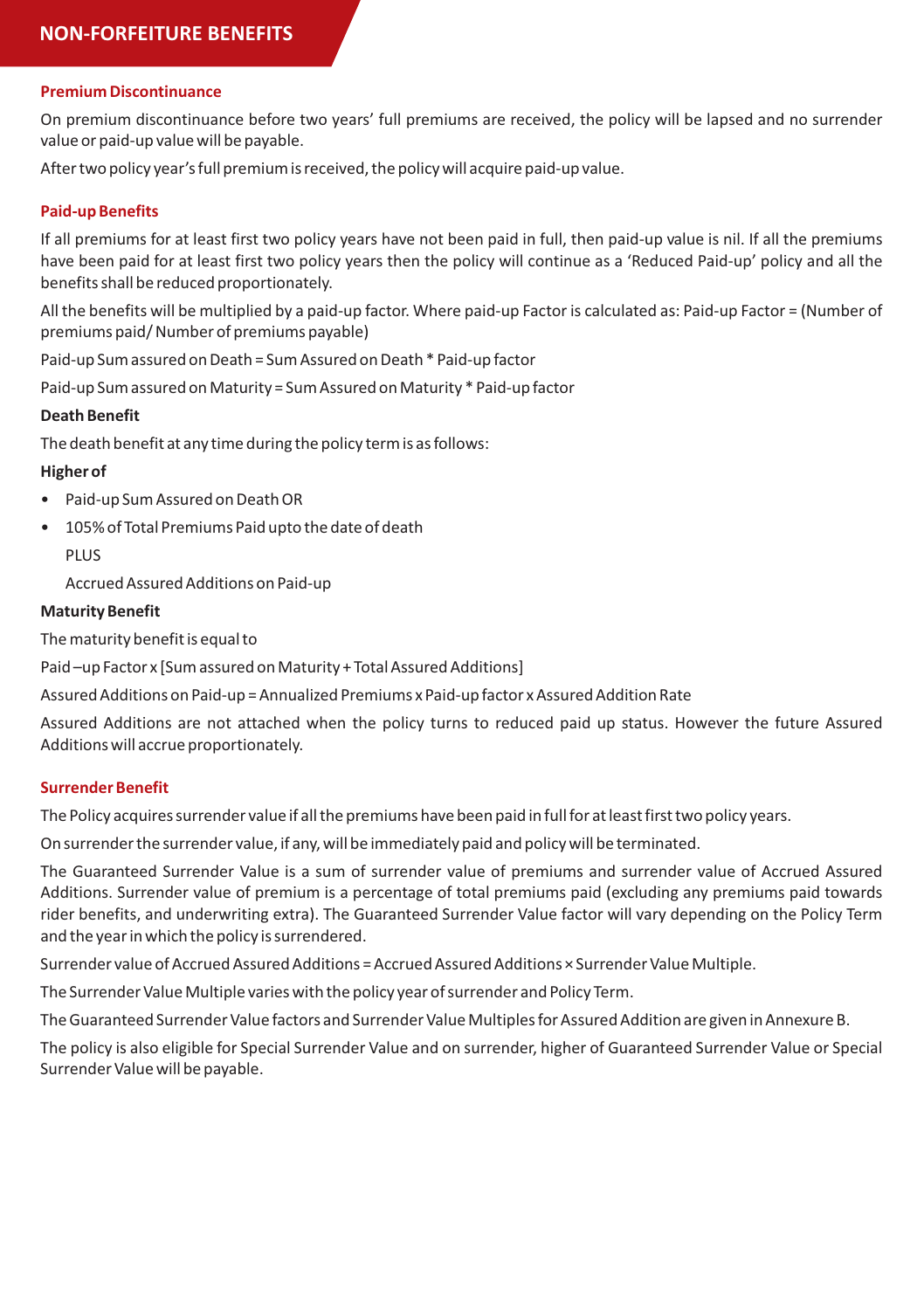Policy loan is available once policy acquires surrender value. Maximum loan amount available will be as per the Table given below:

| <b>Premium Paying Term</b> | % of Surrender Value |
|----------------------------|----------------------|
|                            | 25%                  |
| 10                         | 35%                  |
| าว                         | 45%                  |

Interest will be charged on the outstanding loan amount at a rate declared by the Company from time to time based on then prevailing market conditions and will be equal to "SBI Base rate (minimum rate at which SBI lends) + 1.75%" per annum. Changed interest rate will be applicable for new loans only. The current loan interest rate is 11.75% per annum.

For reduced paid-up policies, if at any point of time outstanding loan amount and accumulated interest balance equal or exceed surrender value, then the policy shall be terminated without value. Prior to this, the Company will notify the customer when his/her outstanding loan balance is 95% of the surrender value and will give an opportunity to repay all or part of the loan balance. On death of the Life Assured, maturity or surrender of the policy, the outstanding loan amount and accumulated interest will be recovered from the benefit payable and rest of the benefit amount will be paid.

# **RIDERS**

The customer has an option of availing the following Rider benefits:

- Edelweiss Tokio Life Accidental Death Benefit Rider (UIN: 147B002V03)
- Edelweiss Tokio Life Accidental Total and Permanent Disability Rider (UIN: 147B001V03)
- Edelweiss Tokio Life Critical Illness Rider (UIN: 147B005V03)
- Edelweiss Tokio Life Income Benefit Rider (UIN: 147B015V01)
- Edelweiss Tokio Life Payor Waiver Benefit Rider (UIN: 147B014V04)
- Edelweiss Tokio Life Waiver of Premium Rider (UIN: 147B003V04)

Rider Sum Assured cannot exceed the Base Sum Assured. Total rider premium cannot exceed 30% of the base product's premium.

For more details on any of the riders mentioned above, please consult your Edelweiss Tokio Life Insurance Personal Financial Advisor or refer to the rider brochure.

# **FREE LOOK PERIOD**

After you receive your policy, please go through it carefully to check the coverage amount, policy specifications and the obligations by Edelweiss Tokio Life Insurance. If you are disagreeable with the terms and conditions, you can return the policy within 15 days\* from the date of receiving your policy, stating the reason for your cancellation.

Premium paid will be refunded after deducting stamp duty, proportionate risk premium for the period of cover and cost of medical expenses, if any.

\*Free look period of 30 days will be applicable for policies sold through distance marketing (where distance marketing means sale of insurance products through any means of communication other than in person).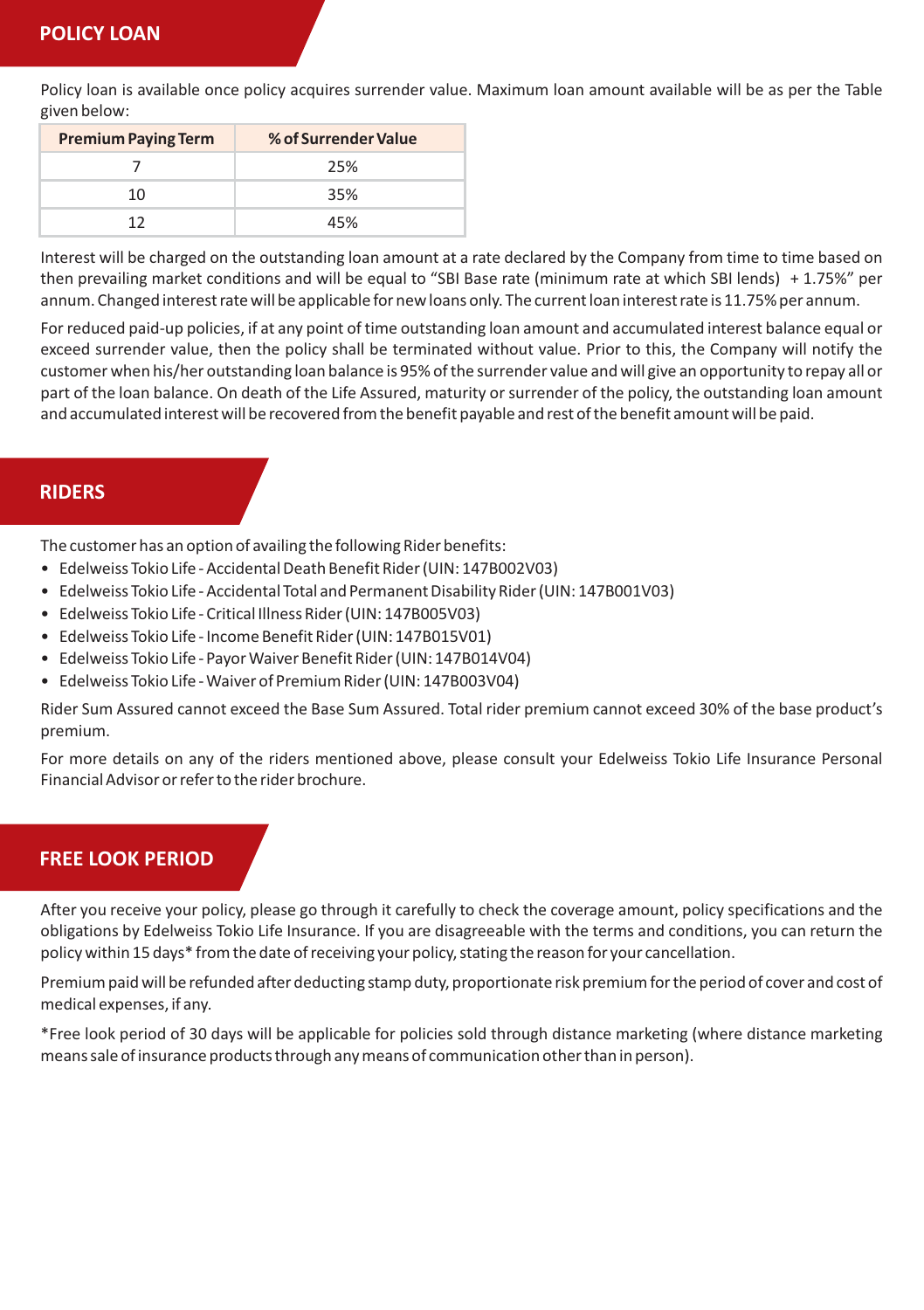# **STATUTORY INFORMATION**

#### **Suicide Claim**

In case of death of the Life Insured due to suicide within 12 months from the risk commencement date or from the date of revival of the policy, as applicable, the nominee or beneficiary of the policyholder shall be entitled to receive at least 80% of the Total Premiums Paid till the date of death or the surrender value available as on the date of death whichever is higher, provided the policy is in-force.

#### **Grace Period**

The grace period in the product is 15 days, where the policyholder pays the premium on a monthly basis; and 30 days in all other cases.

The policy will remain in force during the grace period. If any premium remains unpaid at the end of the grace period, the policy shall lapse.

#### **Nomination and Assignment**

#### **Nomination:**

Nomination as per Section 39 of the Insurance Act, 1938, as amended from time to time.

#### **Assignment:**

Assignment as per Section 38 of the Insurance Act, 1938, as amended from time to time.

#### **Revival**

If premiums are not paid within the grace period, the policy will lapse. The policy may be revived within five years from the date of the first unpaid premium. The revival will be considered on receipt of written application from the policyholder along with the proof of continued insurability of life assured and on payment of all overdue premiums. The revival interest rate will be based on G-sec rate with 1- 2 year maturity. The per month interest rate shall be (x + 3%)/12 rounded upto nearest 0.25%, where x is G-Sec rate with 1 to 2 year maturity. The interest rate to be charged is currently set at 0.75% per month on unpaid premiums for every completed month from the date of the first unpaid premium. The interest rate methodology is reviewable with prior approval from IRDAI. The Company will review the interest rate at least once a year. The proof of continued insurability and medical examination if required (medical examination cost to be borne by the policyholder) and the results thereof would be interpreted and if the life is acceptable from the underwriting point of view then it will be allowed to revive. Revival would be as per Board approved underwriting guidelines. Any revival of riders will be considered along with the revival of the base policy, and not in isolation. All the benefits of the policy will be reinstated on the policy revival.

The policyholder may choose to discontinue the rider premium even though he is paying the premium pertaining to the underlying base product to which the rider is attached. In such a case of rider premium discontinuance, the rider is not allowed to be revived in future. However in case the entire policy premium (the base product and the rider) has been discontinued and the policyholder wants to revive the same then he would be allowed to revive within five years from the date of the first unpaid premium.

#### **Vesting of Ownership**

In case the Life Insured is a minor, the ownership of policy will automatically vest on the Life Insured on attainment of majority.

#### **Prohibition of Rebate:** (SECTION 41 OF THE INSURANCE LAWS (AMENDMENT) ACT, 2015, AS AMENDED FROM TIME TO TIME)

No person shall allow or offer to allow, either directly or indirectly, as an inducement to any person to take out or renew or continue an Insurance in respect of any kind of risk relating to lives in India, any rebate of the whole or part of the commission payable or any rebate of the premium shown on the policy nor shall any person taking out or renewing or continuing a policy accept any rebate except one such rebate as may be allowed in accordance with the published prospectus or tables of the Insurer. Any person making default in complying with the provisions of this section shall be liable for a penalty which may extend to ten lakh rupees.

#### **Non Disclosure Clause:** (SECTION 45 OF THE INSURANCE LAWS (AMENDMENT) ACT, 2015, AS AMENDED FROM TIME TO TIME)

Fraud, Misrepresentation and Forfeiture would be dealt with in accordance with the provisions of Section 45 of The Insurance Laws (Amendment) Act, 2015.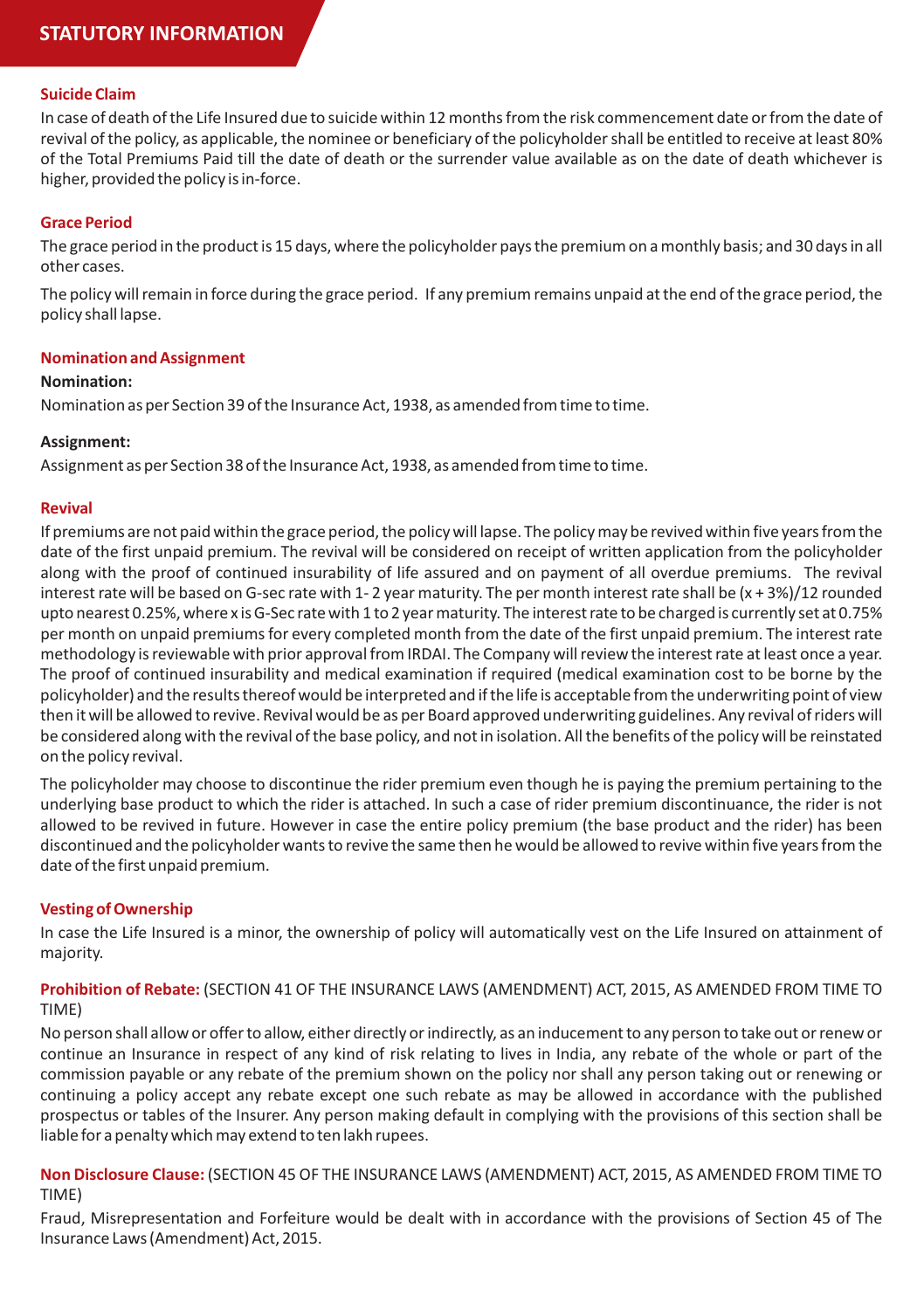| Annexure A.1: Edelweiss Tokio Life - Dhan Labh                     |  |
|--------------------------------------------------------------------|--|
| Assured Additions Rate (as % of Annualized Premiums) (7 Pay, male) |  |

| 7 Pay             |       | Annualized Premium between 7,500 - 9,999 |       |       |           |       | Annualized Premium between 10,000 - 19,999 |       |
|-------------------|-------|------------------------------------------|-------|-------|-----------|-------|--------------------------------------------|-------|
| Age / Policy Term | 15    | 20                                       | 25    | 30    | 15        | 20    | 25                                         | 30    |
| $\mathbf 0$       |       | 34.30                                    | 34.95 | 36.01 | <b>NA</b> | 47.88 | 48.27                                      | 50.72 |
| $\mathbf 1$       |       | 35.01                                    | 35.53 | 36.54 | <b>NA</b> | 48.58 | 48.83                                      | 51.25 |
| $\overline{2}$    |       | 35.54                                    | 35.96 | 36.94 | <b>NA</b> | 49.11 | 49.25                                      | 51.64 |
| 3                 | 47.88 | 35.91                                    | 36.26 | 37.22 | 69.33     | 49.47 | 49.54                                      | 51.92 |
| $\overline{4}$    | 48.38 | 36.16                                    | 36.46 | 37.40 | 69.83     | 49.72 | 49.74                                      | 52.10 |
| 5                 | 46.21 | 35.08                                    | 35.58 | 36.57 | 67.66     | 48.64 | 48.87                                      | 51.27 |
| 6                 | 46.78 | 35.36                                    | 35.80 | 36.77 | 68.23     | 48.92 | 49.09                                      | 51.47 |
| $\overline{7}$    | 47.11 | 35.51                                    | 35.92 | 36.88 | 68.57     | 49.08 | 49.22                                      | 51.58 |
| 8                 | 47.24 | 35.57                                    | 35.97 | 36.91 | 68.70     | 49.15 | 49.27                                      | 51.62 |
| 9                 | 47.22 | 35.56                                    | 35.95 | 36.89 | 68.69     | 49.14 | 49.25                                      | 51.59 |
| 10                | 47.08 | 35.48                                    | 35.88 | 36.81 | 68.55     | 49.06 | 49.18                                      | 51.51 |
| 11                | 46.85 | 35.37                                    | 35.78 | 36.70 | 68.34     | 48.95 | 49.08                                      | 51.40 |
| 12                | 46.58 | 35.22                                    | 35.65 | 36.56 | 68.07     | 48.81 | 48.96                                      | 51.26 |
| 13                | 46.28 | 35.07                                    | 35.51 | 36.41 | 67.78     | 48.66 | 48.82                                      | 51.11 |
| 14                | 45.98 | 34.91                                    | 35.36 | 36.25 | 67.49     | 48.50 | 48.68                                      | 50.95 |
| 15                | 45.70 | 34.75                                    | 35.22 | 36.09 | 67.21     | 48.35 | 48.54                                      | 50.79 |
| 16                | 45.45 | 34.61                                    | 35.09 | 35.93 | 66.95     | 48.21 | 48.41                                      | 50.63 |
| 17                | 45.22 | 34.48                                    | 34.96 | 35.78 | 66.73     | 48.08 | 48.28                                      | 50.47 |
| 18                | 45.03 | 34.36                                    | 34.84 | 35.62 | 66.54     | 47.96 | 48.16                                      | 50.31 |
| 19                | 44.86 | 34.26                                    | 34.72 | 35.47 | 66.38     | 47.86 | 48.04                                      | 50.15 |
| 20                | 44.71 | 34.15                                    | 34.60 | 35.31 | 66.23     | 47.76 | 47.93                                      | 49.99 |
| 21                | 44.58 | 34.06                                    | 34.48 | 35.14 | 66.11     | 47.66 | 47.81                                      | 49.81 |
| 22                | 44.45 | 33.96                                    | 34.35 | 34.96 | 65.98     | 47.57 | 47.68                                      | 49.63 |
| 23                | 44.32 | 33.85                                    | 34.21 | 34.76 | 65.85     | 47.46 | 47.54                                      | 49.42 |
| 24                | 44.18 | 33.73                                    | 34.05 | 34.54 | 65.71     | 47.34 | 47.39                                      | 49.20 |
| 25                | 44.01 | 33.58                                    | 33.87 | 34.30 | 65.55     | 47.21 | 47.21                                      | 48.95 |
| 26                | 43.81 | 33.42                                    | 33.65 | 34.03 | 65.36     | 47.05 | 47.00                                      | 48.67 |
| 27                | 43.57 | 33.22                                    | 33.41 | 33.73 | 65.13     | 46.86 | 46.76                                      | 48.36 |
| 28                | 43.28 | 32.99                                    | 33.13 | 33.39 | 64.86     | 46.64 | 46.49                                      | 48.01 |
| 29                | 42.93 | 32.72                                    | 32.82 | 33.01 | 64.52     | 46.37 | 46.19                                      | 47.63 |
| 30                | 42.51 | 32.40                                    | 32.46 | 32.59 | 64.13     | 46.07 | 45.84                                      | 47.21 |
| 31                | 42.02 | 32.03                                    | 32.06 | 32.13 | 63.65     | 45.71 | 45.45                                      | 46.73 |
| 32                | 41.44 | 31.60                                    | 31.60 | 31.61 | 63.10     | 45.30 | 45.01                                      | 46.21 |
| 33                | 40.76 | 31.11                                    | 31.10 | 31.04 | 62.45     | 44.83 | 44.52                                      | 45.64 |
| 34                | 39.97 | 30.56                                    | 30.53 | 30.40 | 61.69     | 44.30 | 43.98                                      | 45.00 |
| 35                | 39.06 | 29.94                                    | 29.91 | 29.70 | 60.82     | 43.70 | 43.38                                      | 44.30 |
| 36                | 38.02 | 29.24                                    | 29.21 | 28.92 | 59.82     | 43.03 | 42.71                                      | 43.52 |
| 37                | 36.83 | 28.46                                    | 28.44 | 28.07 | 58.67     | 42.29 | 41.97                                      | 42.66 |
| 38                | 35.47 | 27.59                                    | 27.58 | 27.12 | 57.37     | 41.45 | 41.14                                      | 41.71 |
| 39                | 33.94 | 26.61                                    | 26.63 | 26.06 | 55.90     | 40.52 | 40.23                                      | 40.66 |
| 40                | 32.21 | 25.53                                    | 25.58 | 24.90 | 54.24     | 39.48 | 39.20                                      | 39.50 |
| 41                | 30.26 | 24.31                                    | 24.41 | 23.61 | 52.37     | 38.32 | 38.06                                      | 38.22 |
| 42                | 28.08 | 22.95                                    | 23.10 | 22.19 | 50.27     | 37.02 | 36.78                                      | 36.81 |
| 43                | 25.65 | 21.43                                    | 21.66 | 20.62 | 47.92     | 35.57 | 35.37                                      | 35.26 |
| 44                | 22.72 | 19.75                                    | 20.05 | 18.89 | 45.30     | 33.97 | 33.80                                      | 33.54 |
| 45                | 19.53 | 17.89                                    | 18.28 | 16.99 | 42.42     | 32.19 | 32.06                                      | 31.66 |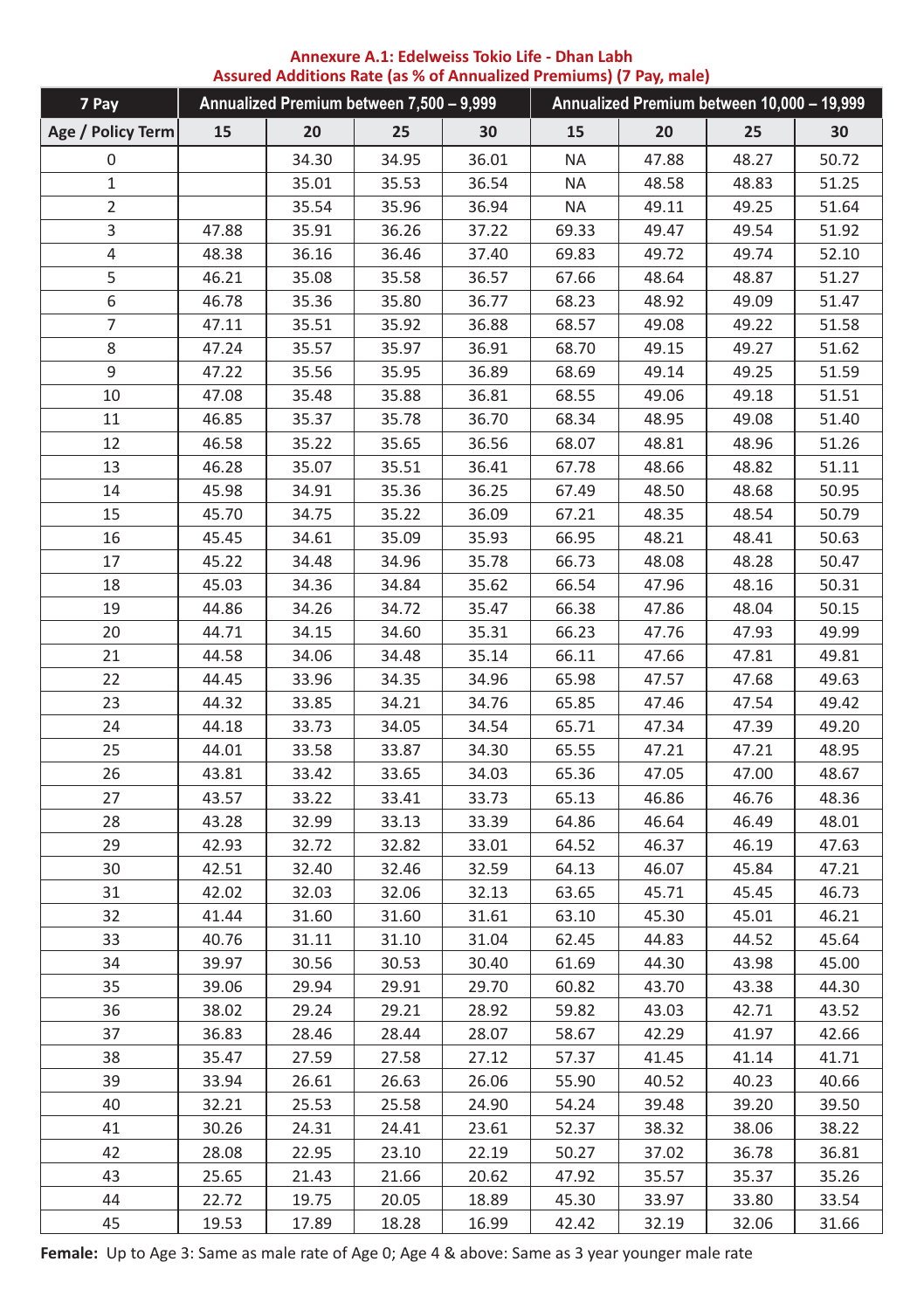| 7 Pay             |           | Annualized Premium 20,000 & above |       |       |
|-------------------|-----------|-----------------------------------|-------|-------|
| Age / Policy Term | 15        | 20                                | 25    | 30    |
| 0                 | <b>NA</b> | 68.27                             | 68.18 | 72.67 |
| $\mathbf{1}$      | <b>NA</b> | 68.95                             | 68.73 | 73.18 |
| 2                 | <b>NA</b> | 69.46                             | 69.14 | 73.57 |
| 3                 | 101.51    | 69.82                             | 69.43 | 73.84 |
| 4                 | 102.00    | 70.07                             | 69.63 | 74.01 |
| 5                 | 99.83     | 68.99                             | 68.75 | 73.18 |
| 6                 | 100.41    | 69.27                             | 68.98 | 73.39 |
| 7                 | 100.75    | 69.44                             | 69.11 | 73.50 |
| 8                 | 100.90    | 69.51                             | 69.16 | 73.54 |
| 9                 | 100.89    | 69.50                             | 69.15 | 73.52 |
| 10                | 100.77    | 69.43                             | 69.09 | 73.44 |
| 11                | 100.56    | 69.33                             | 68.99 | 73.33 |
| 12                | 100.30    | 69.19                             | 68.87 | 73.20 |
| 13                | 100.02    | 69.04                             | 68.74 | 73.04 |
| 14                | 99.73     | 68.89                             | 68.60 | 72.88 |
| 15                | 99.46     | 68.74                             | 68.46 | 72.72 |
| 16                | 99.21     | 68.60                             | 68.33 | 72.56 |
| 17                | 98.99     | 68.48                             | 68.20 | 72.40 |
| 18                | 98.81     | 68.36                             | 68.08 | 72.24 |
| 19                | 98.65     | 68.26                             | 67.97 | 72.07 |
| 20                | 98.51     | 68.16                             | 67.85 | 71.90 |
| 21                | 98.39     | 68.07                             | 67.74 | 71.72 |
| 22                | 98.27     | 67.98                             | 67.61 | 71.53 |
| 23                | 98.15     | 67.88                             | 67.48 | 71.32 |
| 24                | 98.02     | 67.77                             | 67.32 | 71.09 |
| 25                | 97.87     | 67.64                             | 67.15 | 70.83 |
| 26                | 97.70     | 67.49                             | 66.95 | 70.55 |
| 27                | 97.48     | 67.32                             | 66.72 | 70.23 |
| 28                | 97.23     | 67.11                             | 66.46 | 69.88 |
| 29                | 96.92     | 66.86                             | 66.16 | 69.49 |
| 30                | 96.55     | 66.57                             | 65.82 | 69.07 |
| 31                | 96.11     | 66.23                             | 65.45 | 68.60 |
| 32                | 95.59     | 65.85                             | 65.03 | 68.08 |
| 33                | 94.98     | 65.41                             | 64.56 | 67.51 |
| 34                | 94.27     | 64.91                             | 64.04 | 66.87 |
| 35                | 93.46     | 64.35                             | 63.47 | 66.18 |
| 36                | 92.52     | 63.73                             | 62.84 | 65.42 |
| 37                | 91.45     | 63.03                             | 62.13 | 64.57 |
| 38                | 90.24     | 62.25                             | 61.35 | 63.64 |
| 39                | 88.86     | 61.37                             | 60.48 | 62.62 |
| 40                | 87.30     | 60.40                             | 59.51 | 61.48 |
| 41                | 85.54     | 59.30                             | 58.43 | 60.22 |
| 42                | 83.56     | 58.08                             | 57.22 | 58.83 |
| 43                | 81.35     | 56.72                             | 55.88 | 57.30 |
| 44                | 78.87     | 55.20                             | 54.39 | 55.61 |
| 45                | 76.12     | 53.51                             | 52.74 | 53.75 |

#### **Annexure A.2: Assured Additions Rate (as % of Annualized Premiums) (7 Pay, male)**

#### **Female:**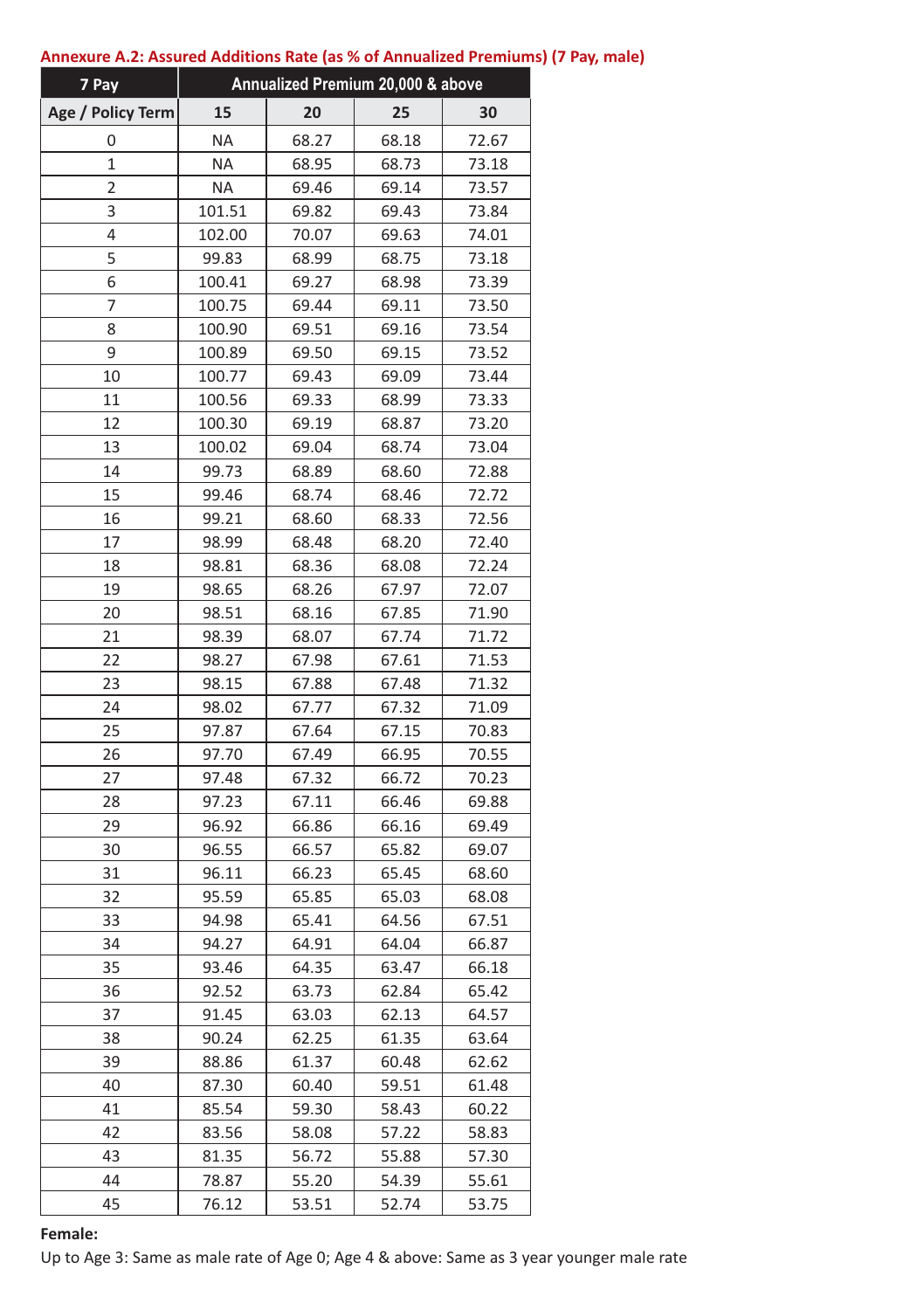# **Annexure A.3: Assured Additions Rate (as % of Annualized Premiums) (10 Pay, male)**

| 10 Pay            | Annualized Premium between 5,000 - 7,499 |       |       | Annualized Premium between 7,500 - 9,999 |           |       |       |       |
|-------------------|------------------------------------------|-------|-------|------------------------------------------|-----------|-------|-------|-------|
| Age / Policy Term | 15                                       | 20    | 25    | 30                                       | 15        | 20    | 25    | 30    |
| 0                 | <b>NA</b>                                | 42.86 | 44.60 | 46.06                                    | <b>NA</b> | 70.62 | 71.70 | 75.88 |
| $\mathbf{1}$      | <b>NA</b>                                | 43.73 | 45.31 | 46.72                                    | <b>NA</b> | 71.46 | 72.38 | 76.52 |
| $\overline{2}$    | <b>NA</b>                                | 44.39 | 45.85 | 47.22                                    | <b>NA</b> | 72.11 | 72.90 | 77.00 |
| 3                 | 53.22                                    | 44.85 | 46.23 | 47.58                                    | 97.30     | 72.57 | 73.27 | 77.35 |
| 4                 | 53.87                                    | 45.18 | 46.49 | 47.82                                    | 97.93     | 72.89 | 73.53 | 77.59 |
| 5                 | 51.37                                    | 43.94 | 45.48 | 46.87                                    | 95.44     | 71.65 | 72.53 | 76.64 |
| 6                 | 52.08                                    | 44.29 | 45.76 | 47.14                                    | 96.15     | 72.01 | 72.82 | 76.91 |
| 7                 | 52.49                                    | 44.49 | 45.93 | 47.29                                    | 96.57     | 72.22 | 72.98 | 77.06 |
| 8                 | 52.66                                    | 44.58 | 45.99 | 47.34                                    | 96.76     | 72.31 | 73.05 | 77.12 |
| 9                 | 52.65                                    | 44.57 | 45.98 | 47.33                                    | 96.76     | 72.31 | 73.05 | 77.11 |
| 10                | 52.49                                    | 44.49 | 45.91 | 47.26                                    | 96.61     | 72.23 | 72.99 | 77.04 |
| 11                | 52.23                                    | 44.36 | 45.80 | 47.15                                    | 96.37     | 72.11 | 72.88 | 76.93 |
| 12                | 51.91                                    | 44.19 | 45.67 | 47.01                                    | 96.06     | 71.95 | 72.75 | 76.80 |
| 13                | 51.57                                    | 44.02 | 45.52 | 46.86                                    | 95.73     | 71.78 | 72.60 | 76.65 |
| 14                | 51.22                                    | 43.84 | 45.36 | 46.71                                    | 95.39     | 71.61 | 72.46 | 76.49 |
| 15                | 50.89                                    | 43.67 | 45.22 | 46.56                                    | 95.07     | 71.44 | 72.32 | 76.34 |
| 16                | 50.60                                    | 43.52 | 45.08 | 46.42                                    | 94.78     | 71.29 | 72.19 | 76.20 |
| 17                | 50.35                                    | 43.38 | 44.96 | 46.29                                    | 94.54     | 71.16 | 72.07 | 76.07 |
| 18                | 50.13                                    | 43.26 | 44.86 | 46.17                                    | 94.33     | 71.05 | 71.97 | 75.95 |
| 19                | 49.95                                    | 43.16 | 44.76 | 46.06                                    | 94.16     | 70.95 | 71.87 | 75.83 |
| 20                | 49.80                                    | 43.08 | 44.68 | 45.96                                    | 94.01     | 70.87 | 71.79 | 75.72 |
| 21                | 49.68                                    | 43.00 | 44.59 | 45.86                                    | 93.90     | 70.80 | 71.71 | 75.61 |
| 22                | 49.56                                    | 42.93 | 44.51 | 45.76                                    | 93.79     | 70.73 | 71.64 | 75.50 |
| 23                | 49.45                                    | 42.85 | 44.43 | 45.65                                    | 93.69     | 70.67 | 71.56 | 75.38 |
| 24                | 49.33                                    | 42.77 | 44.34 | 45.53                                    | 93.58     | 70.59 | 71.47 | 75.25 |
| 25                | 49.19                                    | 42.68 | 44.23 | 45.40                                    | 93.46     | 70.51 | 71.37 | 75.11 |
| 26                | 49.02                                    | 42.56 | 44.10 | 45.25                                    | 93.31     | 70.41 | 71.25 | 74.95 |
| 27                | 48.82                                    | 42.43 | 43.96 | 45.08                                    | 93.13     | 70.29 | 71.12 | 74.77 |
| 28                | 48.56                                    | 42.26 | 43.78 | 44.88                                    | 92.90     | 70.14 | 70.96 | 74.57 |
| 29                | 48.26                                    | 42.06 | 43.58 | 44.65                                    | 92.63     | 69.96 | 70.77 | 74.34 |
| 30                | 47.89                                    | 41.83 | 43.35 | 44.40                                    | 92.30     | 69.75 | 70.56 | 74.07 |
| 31                | 47.44                                    | 41.55 | 43.08 | 44.10                                    | 91.90     | 69.51 | 70.31 | 73.78 |
| 32                | 46.92                                    | 41.23 | 42.77 | 43.77                                    | 91.42     | 69.22 | 70.03 | 73.44 |
| 33                | 46.30                                    | 40.86 | 42.42 | 43.39                                    | 90.86     | 68.88 | 69.71 | 73.07 |
| 34                | 45.58                                    | 40.42 | 42.01 | 42.97                                    | 90.21     | 68.50 | 69.35 | 72.65 |
| 35                | 44.74                                    | 39.93 | 41.56 | 42.48                                    | 89.45     | 68.06 | 68.94 | 72.18 |
| 36                | 43.78                                    | 39.37 | 41.04 | 41.94                                    | 88.58     | 67.56 | 68.47 | 71.64 |
| 37                | 42.66                                    | 38.73 | 40.45 | 41.33                                    | 87.57     | 66.98 | 67.94 | 71.05 |
| 38                | 41.38                                    | 37.99 | 39.79 | 40.63                                    | 86.40     | 66.32 | 67.34 | 70.37 |
| 39                | 39.91                                    | 37.16 | 39.03 | 39.85                                    | 85.06     | 65.57 | 66.65 | 69.61 |
| 40                | 38.23                                    | 36.20 | 38.17 | 38.97                                    | 83.52     | 64.71 | 65.87 | 68.75 |
| 41                | 36.30                                    | 35.12 | 37.20 | 37.97                                    | 81.75     | 63.73 | 64.98 | 67.78 |
| 42                | 34.11                                    | 33.88 | 36.10 | 36.84                                    | 79.73     | 62.61 | 63.97 | 66.68 |
| 43                | 31.63                                    | 32.49 | 34.86 | 35.57                                    | 77.44     | 61.33 | 62.82 | 65.45 |
| 44                | 28.85                                    | 30.92 | 33.47 | 34.15                                    | 74.85     | 59.89 | 61.53 | 64.07 |
| 45                | 25.74                                    | 29.18 | 31.92 | 32.58                                    | 71.95     | 58.28 | 60.09 | 62.52 |

# **Female:**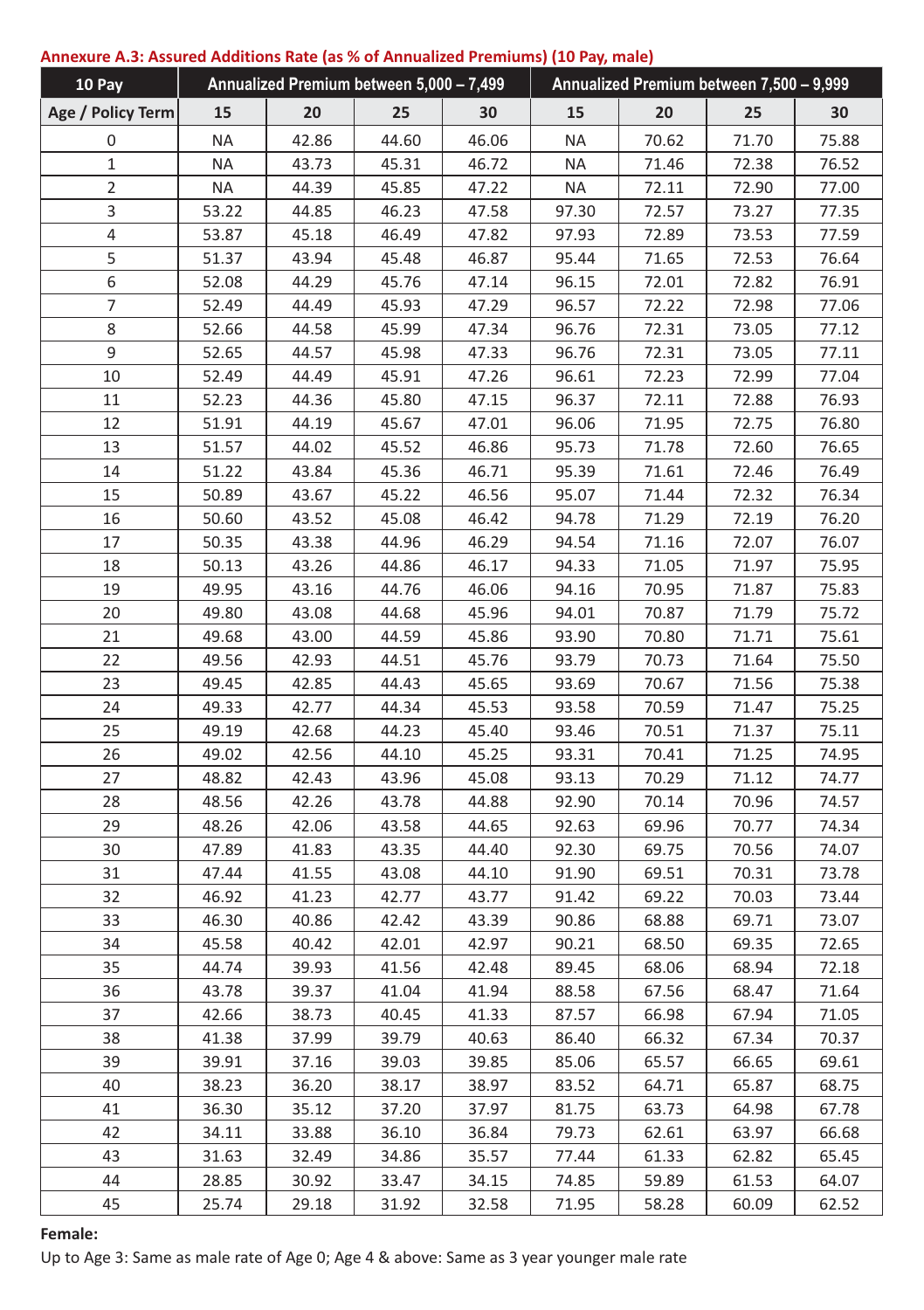# **Annexure A.4: Assured Additions Rate (as % of Annualized Premiums) (10 Pay, male)**

| 10 Pay            | Annualized Premium between 10,000 - 19,999 |       |       | Annualized Premium 20,000 & above |           |        |        |        |
|-------------------|--------------------------------------------|-------|-------|-----------------------------------|-----------|--------|--------|--------|
| Age / Policy Term | 15                                         | 20    | 25    | 30                                | 15        | 20     | 25     | 30     |
| 0                 | <b>NA</b>                                  | 84.48 | 85.19 | 90.71                             | <b>NA</b> | 105.28 | 105.43 | 112.95 |
| $\mathbf 1$       | <b>NA</b>                                  | 85.32 | 85.87 | 91.34                             | <b>NA</b> | 106.09 | 106.09 | 113.56 |
| $\overline{2}$    | <b>NA</b>                                  | 85.95 | 86.38 | 91.82                             | <b>NA</b> | 106.72 | 106.59 | 114.03 |
| 3                 | 119.32                                     | 86.41 | 86.75 | 92.16                             | 152.36    | 107.17 | 106.96 | 114.37 |
| 4                 | 119.95                                     | 86.73 | 87.00 | 92.40                             | 152.98    | 107.48 | 107.21 | 114.60 |
| 5                 | 117.46                                     | 85.49 | 86.01 | 91.45                             | 150.48    | 106.25 | 106.21 | 113.66 |
| 6                 | 118.17                                     | 85.85 | 86.29 | 91.72                             | 151.20    | 106.61 | 106.50 | 113.93 |
| 7                 | 118.60                                     | 86.06 | 86.46 | 91.87                             | 151.64    | 106.83 | 106.68 | 114.08 |
| 8                 | 118.79                                     | 86.16 | 86.54 | 91.94                             | 151.84    | 106.93 | 106.76 | 114.15 |
| 9                 | 118.80                                     | 86.16 | 86.53 | 91.93                             | 151.86    | 106.94 | 106.76 | 114.14 |
| 10                | 118.67                                     | 86.09 | 86.47 | 91.86                             | 151.74    | 106.87 | 106.70 | 114.08 |
| 11                | 118.43                                     | 85.97 | 86.37 | 91.75                             | 151.51    | 106.76 | 106.60 | 113.97 |
| 12                | 118.13                                     | 85.81 | 86.24 | 91.62                             | 151.22    | 106.61 | 106.48 | 113.84 |
| 13                | 117.80                                     | 85.64 | 86.10 | 91.47                             | 150.90    | 106.44 | 106.34 | 113.69 |
| 14                | 117.47                                     | 85.47 | 85.95 | 91.32                             | 150.57    | 106.28 | 106.19 | 113.53 |
| 15                | 117.15                                     | 85.31 | 85.81 | 91.16                             | 150.26    | 106.12 | 106.05 | 113.38 |
| 16                | 116.87                                     | 85.16 | 85.68 | 91.02                             | 149.98    | 105.97 | 105.93 | 113.23 |
| 17                | 116.62                                     | 85.03 | 85.57 | 90.88                             | 149.74    | 105.84 | 105.81 | 113.09 |
| 18                | 116.42                                     | 84.92 | 85.46 | 90.76                             | 149.54    | 105.74 | 105.71 | 112.96 |
| 19                | 116.25                                     | 84.83 | 85.37 | 90.64                             | 149.38    | 105.65 | 105.62 | 112.84 |
| 20                | 116.11                                     | 84.75 | 85.29 | 90.52                             | 149.25    | 105.57 | 105.54 | 112.72 |
| 21                | 116.00                                     | 84.68 | 85.22 | 90.41                             | 149.14    | 105.51 | 105.47 | 112.60 |
| 22                | 115.90                                     | 84.62 | 85.14 | 90.29                             | 149.04    | 105.45 | 105.40 | 112.47 |
| 23                | 115.80                                     | 84.56 | 85.06 | 90.17                             | 148.96    | 105.39 | 105.32 | 112.34 |
| 24                | 115.70                                     | 84.49 | 84.98 | 90.03                             | 148.87    | 105.33 | 105.24 | 112.20 |
| 25                | 115.59                                     | 84.41 | 84.88 | 89.89                             | 148.77    | 105.26 | 105.15 | 112.05 |
| 26                | 115.45                                     | 84.32 | 84.77 | 89.72                             | 148.64    | 105.18 | 105.04 | 111.88 |
| 27                | 115.28                                     | 84.21 | 84.64 | 89.54                             | 148.49    | 105.08 | 104.92 | 111.68 |
| 28                | 115.07                                     | 84.07 | 84.49 | 89.33                             | 148.30    | 104.96 | 104.78 | 111.47 |
| 29                | 114.81                                     | 83.91 | 84.31 | 89.10                             | 148.07    | 104.81 | 104.61 | 111.23 |
| 30                | 114.49                                     | 83.71 | 84.10 | 88.83                             | 147.78    | 104.63 | 104.42 | 110.96 |
| 31                | 114.11                                     | 83.48 | 83.87 | 88.53                             | 147.44    | 104.42 | 104.20 | 110.66 |
| 32                | 113.67                                     | 83.21 | 83.60 | 88.20                             | 147.03    | 104.18 | 103.95 | 110.33 |
| 33                | 113.14                                     | 82.89 | 83.30 | 87.83                             | 146.54    | 103.89 | 103.67 | 109.96 |
| 34                | 112.52                                     | 82.53 | 82.95 | 87.41                             | 145.97    | 103.57 | 103.35 | 109.55 |
| 35                | 111.80                                     | 82.12 | 82.56 | 86.95                             | 145.31    | 103.19 | 102.99 | 109.09 |
| 36                | 110.97                                     | 81.64 | 82.11 | 86.42                             | 144.55    | 102.76 | 102.58 | 108.57 |
| 37                | 110.01                                     | 81.10 | 81.61 | 85.84                             | 143.67    | 102.27 | 102.12 | 108.00 |
| 38                | 108.90                                     | 80.48 | 81.04 | 85.18                             | 142.65    | 101.71 | 101.59 | 107.35 |
| 39                | 107.63                                     | 79.77 | 80.39 | 84.43                             | 141.47    | 101.06 | 100.98 | 106.62 |
| 40                | 106.16                                     | 78.96 | 79.64 | 83.59                             | 140.11    | 100.32 | 100.29 | 105.80 |
| 41                | 104.47                                     | 78.02 | 78.79 | 82.64                             | 138.53    | 99.46  | 99.49  | 104.86 |
| 42                | 102.53                                     | 76.95 | 77.82 | 81.56                             | 136.73    | 98.47  | 98.58  | 103.81 |
| 43                | 100.33                                     | 75.74 | 76.71 | 80.35                             | 134.66    | 97.34  | 97.55  | 102.62 |
| 44                | 97.84                                      | 74.36 | 75.47 | 78.99                             | 132.32    | 96.05  | 96.37  | 101.29 |
| 45                | 95.04                                      | 72.81 | 74.07 | 77.48                             | 129.68    | 94.60  | 95.05  | 99.81  |

## **Female:**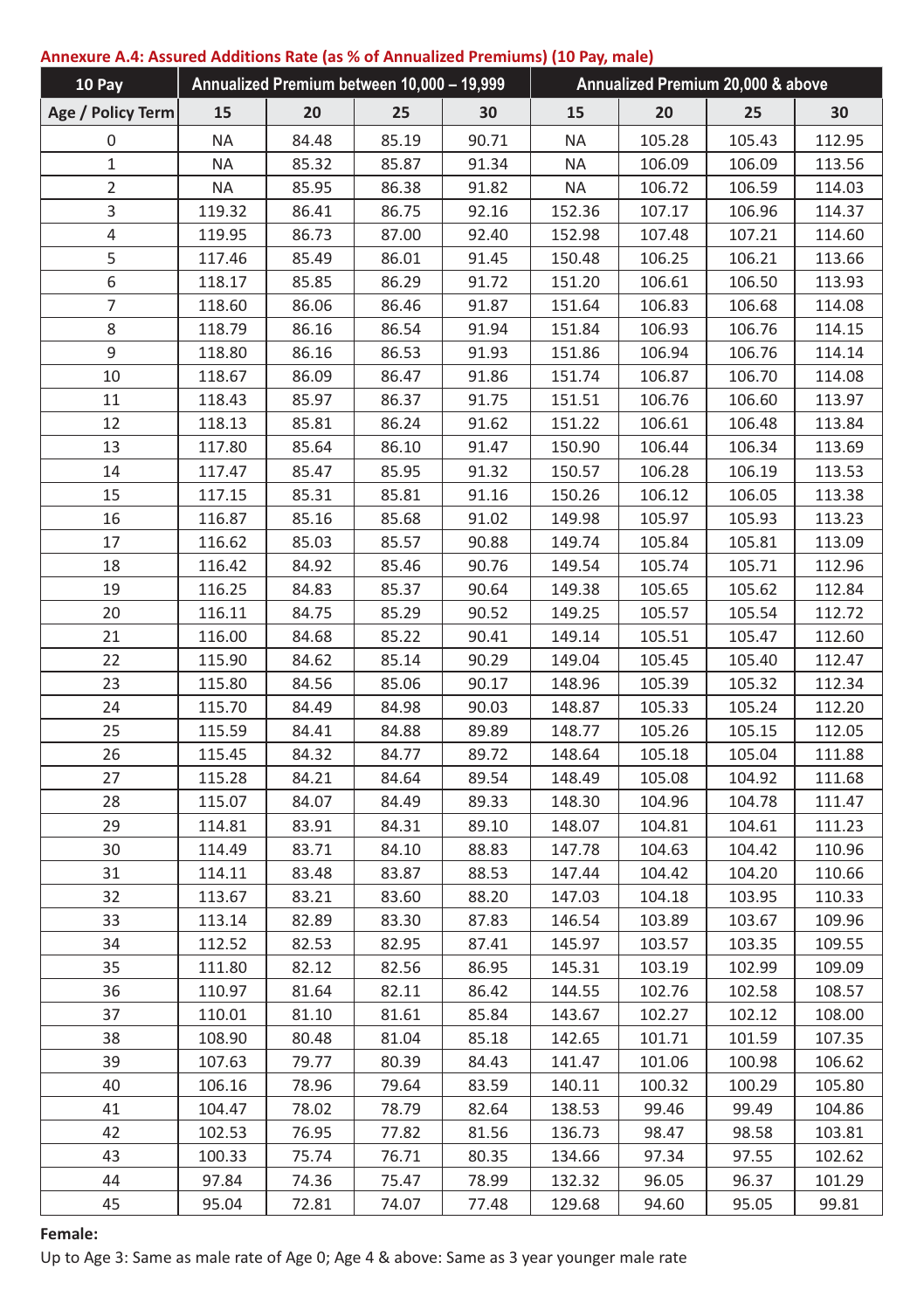# **Annexure A.5: Assured Additions Rate (as % of Annualized Premiums) (12 Pay, male)**

| 12 Pay            | Annualized Premium between 5,000 - 7,499 |       |       | Annualized Premium between 7,500 - 9,999 |           |       |       |       |
|-------------------|------------------------------------------|-------|-------|------------------------------------------|-----------|-------|-------|-------|
| Age / Policy Term | 15                                       | 20    | 25    | 30                                       | 15        | 20    | 25    | 30    |
| 0                 | <b>NA</b>                                | 59.59 | 63.01 | 66.90                                    | <b>NA</b> | 87.89 | 90.50 | 97.11 |
| $\mathbf{1}$      | <b>NA</b>                                | 60.68 | 63.89 | 67.73                                    | <b>NA</b> | 88.96 | 91.35 | 97.92 |
| $\overline{2}$    | <b>NA</b>                                | 61.50 | 64.55 | 68.35                                    | <b>NA</b> | 89.75 | 92.00 | 98.52 |
| 3                 | 71.44                                    | 62.07 | 65.02 | 68.79                                    | 116.63    | 90.32 | 92.45 | 98.95 |
| $\overline{4}$    | 72.22                                    | 62.46 | 65.33 | 69.09                                    | 117.40    | 90.71 | 92.77 | 99.24 |
| 5                 | 69.07                                    | 60.90 | 64.07 | 67.89                                    | 114.25    | 89.15 | 91.51 | 98.05 |
| 6                 | 69.92                                    | 61.33 | 64.41 | 68.20                                    | 115.11    | 89.58 | 91.85 | 98.36 |
| $\overline{7}$    | 70.40                                    | 61.56 | 64.60 | 68.38                                    | 115.60    | 89.82 | 92.04 | 98.54 |
| 8                 | 70.59                                    | 61.65 | 64.67 | 68.44                                    | 115.80    | 89.92 | 92.12 | 98.61 |
| 9                 | 70.54                                    | 61.63 | 64.64 | 68.41                                    | 115.77    | 89.90 | 92.10 | 98.58 |
| 10                | 70.32                                    | 61.51 | 64.55 | 68.31                                    | 115.56    | 89.80 | 92.01 | 98.49 |
| 11                | 69.98                                    | 61.34 | 64.40 | 68.17                                    | 115.24    | 89.63 | 91.87 | 98.34 |
| 12                | 69.56                                    | 61.13 | 64.23 | 67.99                                    | 114.83    | 89.43 | 91.70 | 98.17 |
| 13                | 69.12                                    | 60.90 | 64.04 | 67.80                                    | 114.40    | 89.20 | 91.52 | 97.98 |
| 14                | 68.68                                    | 60.68 | 63.85 | 67.60                                    | 113.97    | 88.98 | 91.33 | 97.78 |
| 15                | 68.26                                    | 60.46 | 63.66 | 67.41                                    | 113.56    | 88.78 | 91.15 | 97.60 |
| 16                | 67.89                                    | 60.27 | 63.50 | 67.24                                    | 113.20    | 88.59 | 90.99 | 97.42 |
| 17                | 67.57                                    | 60.10 | 63.35 | 67.08                                    | 112.89    | 88.42 | 90.84 | 97.25 |
| 18                | 67.30                                    | 59.96 | 63.22 | 66.93                                    | 112.62    | 88.28 | 90.72 | 97.10 |
| 19                | 67.08                                    | 59.84 | 63.10 | 66.79                                    | 112.40    | 88.16 | 90.60 | 96.95 |
| 20                | 66.89                                    | 59.73 | 63.00 | 66.66                                    | 112.22    | 88.06 | 90.50 | 96.82 |
| 21                | 66.73                                    | 59.63 | 62.90 | 66.53                                    | 112.07    | 87.97 | 90.41 | 96.68 |
| 22                | 66.58                                    | 59.54 | 62.80 | 66.40                                    | 111.93    | 87.89 | 90.31 | 96.54 |
| 23                | 66.43                                    | 59.45 | 62.70 | 66.26                                    | 111.80    | 87.80 | 90.21 | 96.40 |
| 24                | 66.27                                    | 59.34 | 62.58 | 66.11                                    | 111.65    | 87.71 | 90.10 | 96.24 |
| 25                | 66.08                                    | 59.22 | 62.45 | 65.94                                    | 111.48    | 87.60 | 89.98 | 96.06 |
| 26                | 65.85                                    | 59.08 | 62.29 | 65.75                                    | 111.27    | 87.47 | 89.83 | 95.85 |
| 27                | 65.57                                    | 58.90 | 62.11 | 65.53                                    | 111.02    | 87.31 | 89.66 | 95.62 |
| 28                | 65.23                                    | 58.69 | 61.89 | 65.27                                    | 110.70    | 87.12 | 89.45 | 95.36 |
| 29                | 64.82                                    | 58.44 | 61.64 | 64.98                                    | 110.32    | 86.89 | 89.22 | 95.07 |
| 30                | 64.32                                    | 58.13 | 61.34 | 64.65                                    | 109.87    | 86.61 | 88.94 | 94.73 |
| 31                | 63.73                                    | 57.77 | 61.00 | 64.27                                    | 109.32    | 86.29 | 88.62 | 94.35 |
| 32                | 63.03                                    | 57.36 | 60.61 | 63.84                                    | 108.67    | 85.91 | 88.26 | 93.92 |
| 33                | 62.20                                    | 56.87 | 60.16 | 63.35                                    | 107.90    | 85.47 | 87.85 | 93.44 |
| 34                | 61.24                                    | 56.32 | 59.64 | 62.80                                    | 107.01    | 84.96 | 87.37 | 92.89 |
| 35                | 60.12                                    | 55.68 | 59.06 | 62.17                                    | 105.98    | 84.38 | 86.84 | 92.28 |
| 36                | 58.83                                    | 54.95 | 58.39 | 61.46                                    | 104.78    | 83.70 | 86.22 | 91.59 |
| 37                | 57.34                                    | 54.11 | 57.64 | 60.66                                    | 103.39    | 82.94 | 85.53 | 90.81 |
| 38                | 55.63                                    | 53.15 | 56.78 | 59.76                                    | 101.80    | 82.06 | 84.73 | 89.93 |
| 39                | 53.65                                    | 52.06 | 55.80 | 58.73                                    | 99.96     | 81.05 | 83.83 | 88.93 |
| 40                | 51.40                                    | 50.82 | 54.68 | 57.57                                    | 97.85     | 79.90 | 82.79 | 87.80 |
| 41                | 48.83                                    | 49.40 | 53.41 | 56.26                                    | 95.44     | 78.59 | 81.61 | 86.52 |
| 42                | 45.90                                    | 47.80 | 51.98 | 54.78                                    | 92.70     | 77.09 | 80.28 | 85.08 |
| 43                | 42.60                                    | 45.99 | 50.36 | 53.13                                    | 89.59     | 75.39 | 78.77 | 83.46 |
| 44                | 38.91                                    | 43.96 | 48.55 | 51.28                                    | 86.09     | 73.49 | 77.07 | 81.65 |
| 45                | 34.80                                    | 41.69 | 46.54 | 49.23                                    | 82.20     | 71.36 | 75.17 | 79.64 |

## **Female:**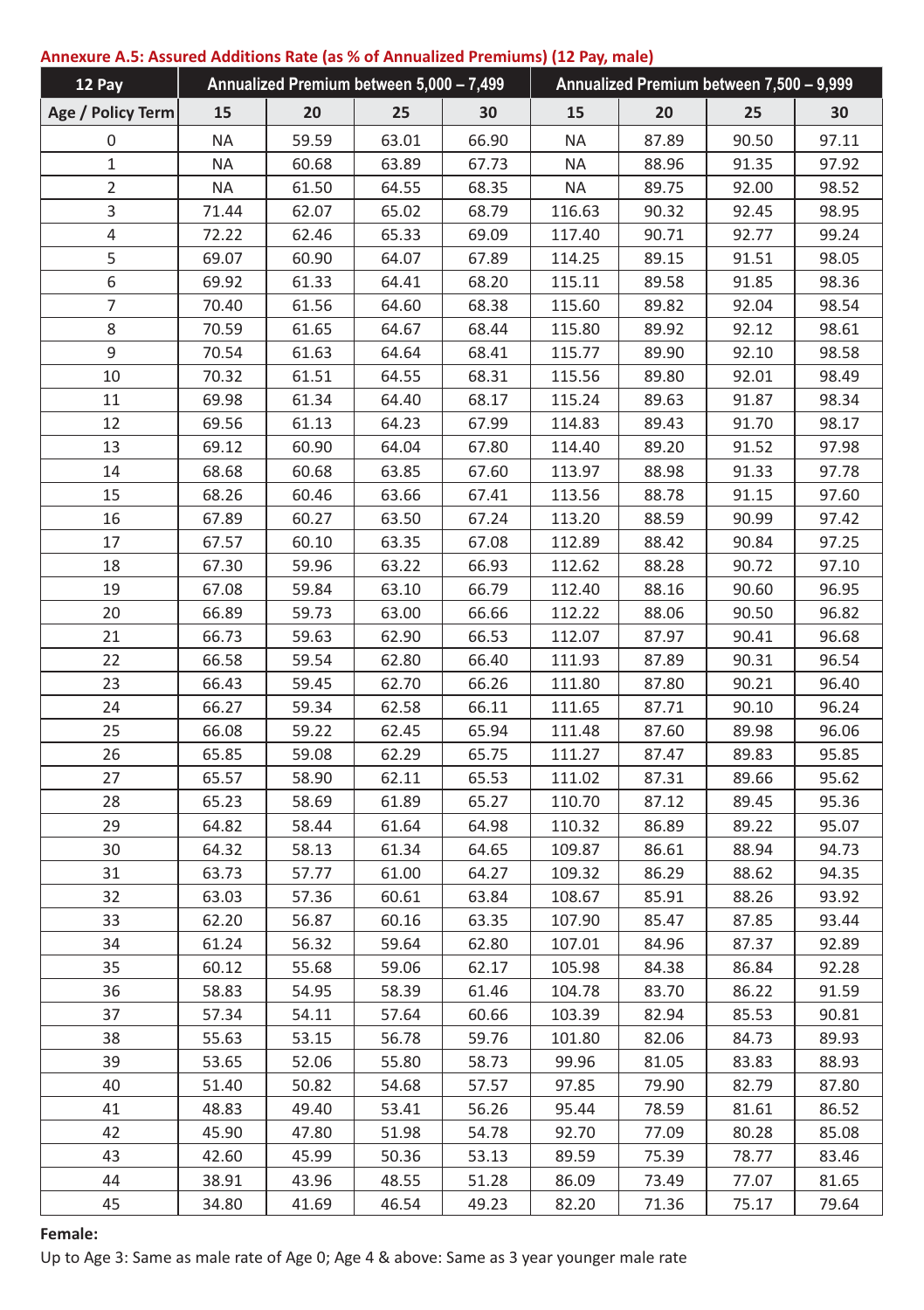# **Annexure A.6: Assured Additions Rate (as % of Annualized Premiums) (12 Pay, male)**

| 12 Pay            | Annualized Premium between 10,000 - 19,999 |        |        |        | Annualized Premium 20,000 & above |        |        |        |
|-------------------|--------------------------------------------|--------|--------|--------|-----------------------------------|--------|--------|--------|
| Age / Policy Term | 15                                         | 20     | 25     | 30     | 15                                | 20     | 25     | 30     |
| 0                 | <b>NA</b>                                  | 102.04 | 104.22 | 112.16 | <b>NA</b>                         | 123.25 | 124.79 | 134.71 |
| $\mathbf 1$       | <b>NA</b>                                  | 103.09 | 105.06 | 112.95 | <b>NA</b>                         | 124.29 | 125.62 | 135.49 |
| $\overline{2}$    | <b>NA</b>                                  | 103.88 | 105.70 | 113.54 | <b>NA</b>                         | 125.06 | 126.25 | 136.08 |
| 3                 | 139.22                                     | 104.44 | 106.15 | 113.97 | 173.10                            | 125.62 | 126.70 | 136.49 |
| 4                 | 139.98                                     | 104.83 | 106.46 | 114.26 | 173.86                            | 126.00 | 127.01 | 136.78 |
| 5                 | 136.84                                     | 103.27 | 105.21 | 113.07 | 170.71                            | 124.45 | 125.75 | 135.59 |
| 6                 | 137.70                                     | 103.70 | 105.55 | 113.38 | 171.58                            | 124.88 | 126.10 | 135.91 |
| 7                 | 138.20                                     | 103.95 | 105.75 | 113.56 | 172.08                            | 125.13 | 126.30 | 136.09 |
| 8                 | 138.40                                     | 104.05 | 105.83 | 113.63 | 172.30                            | 125.24 | 126.38 | 136.16 |
| 9                 | 138.38                                     | 104.03 | 105.81 | 113.61 | 172.29                            | 125.23 | 126.37 | 136.14 |
| 10                | 138.18                                     | 103.93 | 105.73 | 113.51 | 172.10                            | 125.14 | 126.29 | 136.05 |
| 11                | 137.86                                     | 103.77 | 105.59 | 113.37 | 171.79                            | 124.98 | 126.16 | 135.91 |
| 12                | 137.46                                     | 103.57 | 105.42 | 113.20 | 171.40                            | 124.78 | 125.99 | 135.74 |
| 13                | 137.03                                     | 103.35 | 105.24 | 113.01 | 170.98                            | 124.57 | 125.81 | 135.54 |
| 14                | 136.61                                     | 103.13 | 105.05 | 112.81 | 170.56                            | 124.35 | 125.63 | 135.35 |
| 15                | 136.21                                     | 102.93 | 104.88 | 112.62 | 170.17                            | 124.15 | 125.46 | 135.16 |
| 16                | 135.85                                     | 102.74 | 104.71 | 112.44 | 169.82                            | 123.97 | 125.30 | 134.98 |
| 17                | 135.54                                     | 102.58 | 104.57 | 112.27 | 169.51                            | 123.81 | 125.15 | 134.80 |
| 18                | 135.28                                     | 102.44 | 104.44 | 112.12 | 169.25                            | 123.67 | 125.03 | 134.64 |
| 19                | 135.06                                     | 102.32 | 104.33 | 111.97 | 169.04                            | 123.56 | 124.92 | 134.49 |
| 20                | 134.88                                     | 102.22 | 104.23 | 111.83 | 168.87                            | 123.47 | 124.82 | 134.35 |
| 21                | 134.74                                     | 102.14 | 104.14 | 111.69 | 168.73                            | 123.38 | 124.73 | 134.20 |
| 22                | 134.60                                     | 102.06 | 104.04 | 111.55 | 168.60                            | 123.31 | 124.64 | 134.05 |
| 23                | 134.47                                     | 101.97 | 103.95 | 111.40 | 168.48                            | 123.23 | 124.55 | 133.89 |
| 24                | 134.33                                     | 101.89 | 103.84 | 111.23 | 168.35                            | 123.15 | 124.44 | 133.72 |
| 25                | 134.17                                     | 101.78 | 103.72 | 111.05 | 168.20                            | 123.06 | 124.33 | 133.53 |
| 26                | 133.97                                     | 101.66 | 103.57 | 110.84 | 168.02                            | 122.94 | 124.19 | 133.32 |
| 27                | 133.73                                     | 101.51 | 103.41 | 110.61 | 167.80                            | 122.81 | 124.03 | 133.07 |
| 28                | 133.43                                     | 101.33 | 103.21 | 110.34 | 167.52                            | 122.64 | 123.84 | 132.80 |
| 29                | 133.07                                     | 101.11 | 102.98 | 110.04 | 167.18                            | 122.44 | 123.63 | 132.50 |
| 30                | 132.63                                     | 100.84 | 102.72 | 109.71 | 166.77                            | 122.19 | 123.37 | 132.16 |
| 31                | 132.10                                     | 100.54 | 102.41 | 109.32 | 166.28                            | 121.91 | 123.09 | 131.78 |
| 32                | 131.48                                     | 100.17 | 102.06 | 108.89 | 165.70                            | 121.58 | 122.76 | 131.35 |
| 33                | 130.75                                     | 99.76  | 101.66 | 108.41 | 165.01                            | 121.19 | 122.38 | 130.87 |
| 34                | 129.89                                     | 99.27  | 101.21 | 107.87 | 164.21                            | 120.74 | 121.96 | 130.33 |
| 35                | 128.90                                     | 98.72  | 100.69 | 107.26 | 163.27                            | 120.23 | 121.47 | 129.73 |
| 36                | 127.74                                     | 98.08  | 100.10 | 106.58 | 162.19                            | 119.63 | 120.92 | 129.06 |
| 37                | 126.41                                     | 97.35  | 99.43  | 105.81 | 160.94                            | 118.96 | 120.29 | 128.30 |
| 38                | 124.88                                     | 96.51  | 98.67  | 104.94 | 159.49                            | 118.18 | 119.57 | 127.45 |
| 39                | 123.11                                     | 95.54  | 97.80  | 103.95 | 157.83                            | 117.28 | 118.75 | 126.48 |
| 40                | 121.07                                     | 94.44  | 96.80  | 102.84 | 155.90                            | 116.24 | 117.81 | 125.39 |
| 41                | 118.74                                     | 93.17  | 95.66  | 101.58 | 153.70                            | 115.05 | 116.73 | 124.15 |
| 42                | 116.09                                     | 91.73  | 94.37  | 100.16 | 151.17                            | 113.70 | 115.50 | 122.76 |
| 43                | 113.07                                     | 90.10  | 92.90  | 98.57  | 148.30                            | 112.15 | 114.10 | 121.19 |
| 44                | 109.68                                     | 88.25  | 91.25  | 96.79  | 145.05                            | 110.40 | 112.52 | 119.44 |
| 45                | 105.89                                     | 86.19  | 89.40  | 94.81  | 141.43                            | 108.43 | 110.76 | 117.49 |

## **Female:**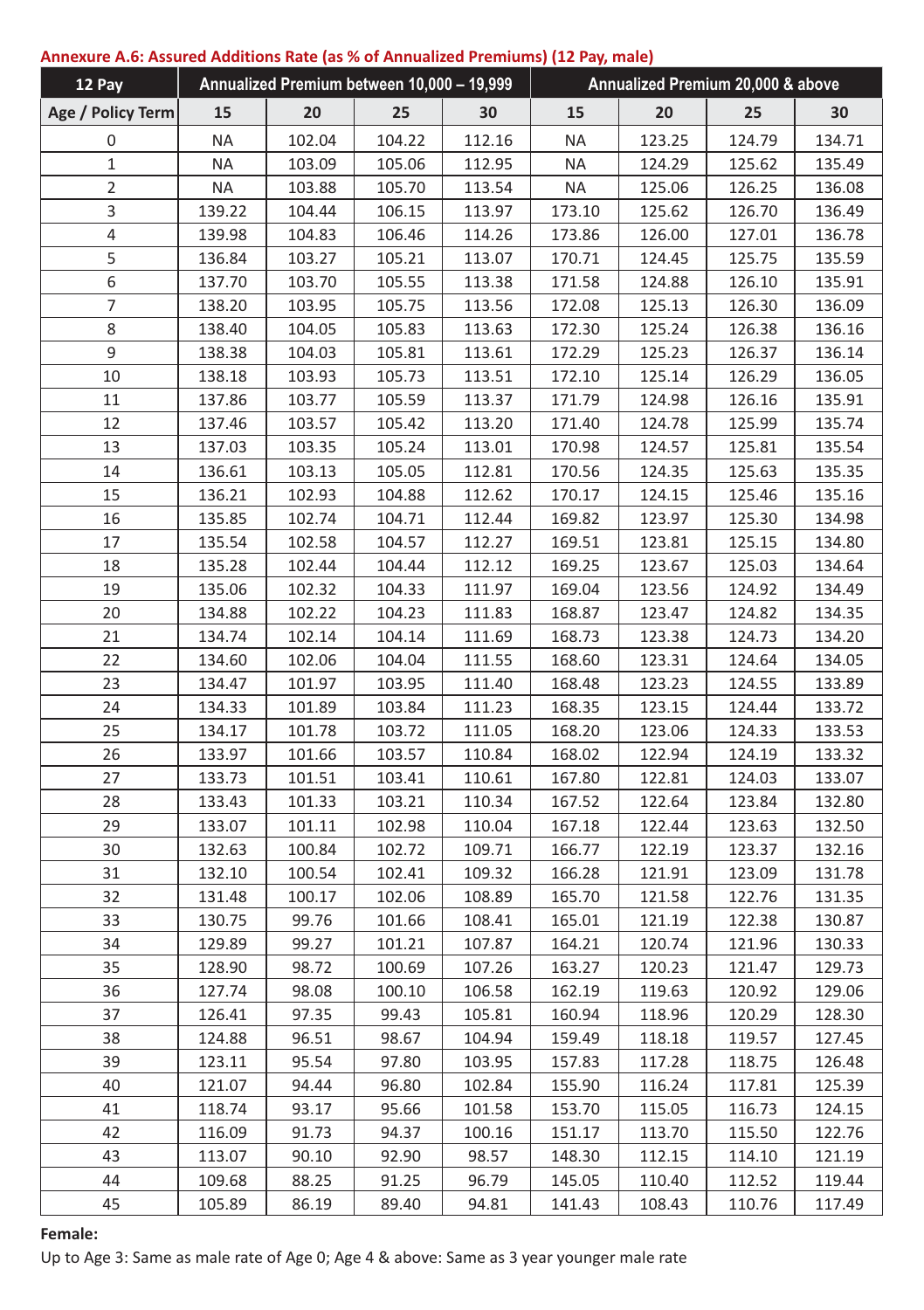# **Annexure B:**

# **Guaranteed Surrender Value Factors for Premiums paid**

|                    | <b>Policy Term</b> |     |     |     |                    | <b>Policy Term</b> |     |     |
|--------------------|--------------------|-----|-----|-----|--------------------|--------------------|-----|-----|
| <b>Policy Year</b> | 15                 | 20  | 25  | 30  | <b>Policy Year</b> | 20                 | 25  | 30  |
| $\overline{2}$     | 30%                | 30% | 30% | 30% | 16                 | 76%                | 72% | 68% |
|                    |                    |     |     |     | 17                 | 78%                | 74% | 69% |
| 3                  | 35%                | 35% | 35% | 35% | 18                 | 80%                | 75% | 70% |
| $\overline{4}$     | 50%                | 50% | 50% | 50% | 19                 | 90%                | 76% | 71% |
| 5                  | 50%                | 50% | 50% | 50% | 20                 | 90%                | 77% | 72% |
| 6                  | 50%                | 50% | 50% | 50% | 21                 |                    | 78% | 73% |
| $\overline{7}$     | 50%                | 50% | 50% | 50% | 22                 |                    | 79% | 74% |
| $\,8\,$            | 55%                | 54% | 53% | 52% | 23                 |                    | 80% | 75% |
| 9                  | 60%                | 58% | 56% | 54% | 24                 |                    | 90% | 76% |
| 10                 | 65%                | 61% | 59% | 56% | 25                 |                    | 90% | 77% |
| 11                 | 70%                | 64% | 62% | 58% | 26                 |                    |     | 78% |
| 12                 | 75%                | 67% | 64% | 60% | 27                 |                    |     | 79% |
| 13                 | 80%                | 70% | 66% | 62% | 28                 |                    |     | 80% |
| 14                 | 90%                | 72% | 68% | 64% | 29                 |                    |     | 90% |
| 15                 | 90%                | 74% | 70% | 66% | 30                 |                    |     | 90% |

# **Surrender Value Multiple for Assured Additions**

|                    | <b>Policy Term</b> |     |     |     |                    | <b>Policy Term</b> |     |
|--------------------|--------------------|-----|-----|-----|--------------------|--------------------|-----|
| <b>Policy Year</b> | 15                 | 20  | 25  | 30  | <b>Policy Year</b> | 25                 | 30  |
| 13                 | 61%                | 56% | 41% | 26% | 22                 | 68%                | 53% |
| 14                 | 63%                | 59% | 44% | 29% | 23                 | 71%                | 56% |
| 15                 | 65%                | 62% | 47% | 32% | 24                 | 73%                | 59% |
| 16                 |                    | 65% | 50% | 35% | 25                 | 75%                | 62% |
| 17                 |                    | 68% | 53% | 38% | 26                 |                    | 65% |
| 18                 |                    | 71% | 56% | 41% | 27                 |                    | 68% |
| 19                 |                    | 73% | 59% | 44% | 28                 |                    | 71% |
| 20                 |                    | 75% | 62% | 47% | 29                 |                    | 73% |
| 21                 |                    |     | 65% | 50% | 30                 |                    | 75% |